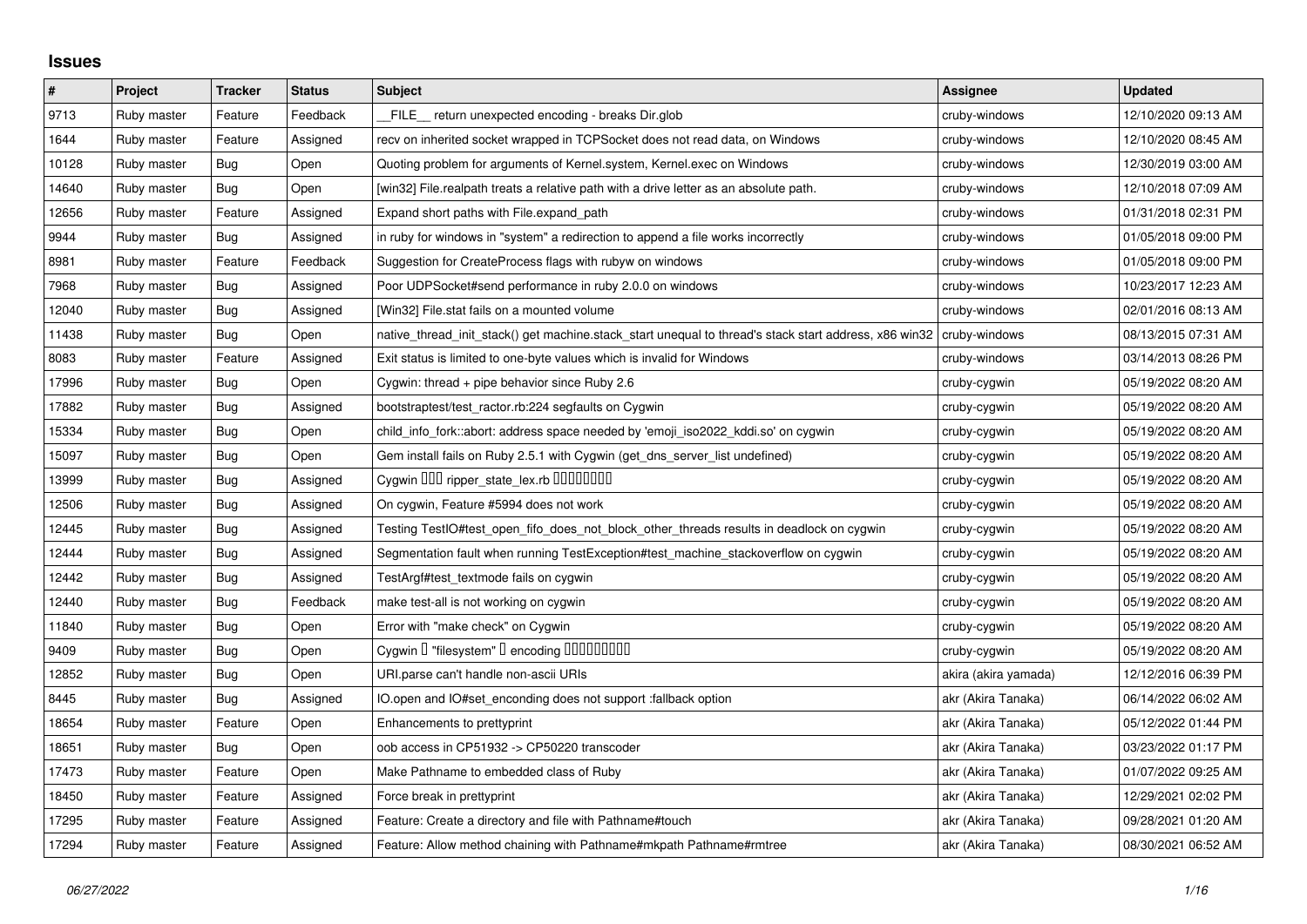| $\pmb{\#}$ | Project     | <b>Tracker</b> | <b>Status</b> | <b>Subject</b>                                                                              | <b>Assignee</b>                     | <b>Updated</b>      |
|------------|-------------|----------------|---------------|---------------------------------------------------------------------------------------------|-------------------------------------|---------------------|
| 17296      | Ruby master | Feature        | Assigned      | Feature: Pathname#chmod use FileUtils.chmod instead of File                                 | akr (Akira Tanaka)                  | 08/30/2021 06:51 AM |
| 17297      | Ruby master | Feature        | Assigned      | Feature: Introduce Pathname.mktmpdir                                                        | akr (Akira Tanaka)                  | 08/30/2021 06:51 AM |
| 13513      | Ruby master | Bug            | Assigned      | Resolv::DNS::Message.decode hangs after detecting truncation in UDP messages                | akr (Akira Tanaka)                  | 03/08/2021 11:35 PM |
| 17569      | Ruby master | Misc           | Open          | 'uri' lib maintainership                                                                    | akr (Akira Tanaka)                  | 01/23/2021 10:42 AM |
| 16937      | Ruby master | Feature        | Assigned      | Add DNS over HTTP to Resolv                                                                 | akr (Akira Tanaka)                  | 12/10/2020 09:15 AM |
| 14922      | Ruby master | Feature        | Assigned      | Resolv getaddresses ignores AAAA records for IPv6                                           | akr (Akira Tanaka)                  | 11/13/2020 04:01 AM |
| 11322      | Ruby master | Feature        | Assigned      | OpenUri: RuntimeError: HTTP redirection loop                                                | akr (Akira Tanaka)                  | 11/13/2020 03:52 AM |
| 17173      | Ruby master | Feature        | Open          | open-uri I ciphers IIIIIII                                                                  | akr (Akira Tanaka)                  | 09/25/2020 09:17 AM |
| 10637      | Ruby master | Feature        | Assigned      | Puppet orchestration on vagrant fails with Error: Non-HTTP proxy URI                        | akr (Akira Tanaka)                  | 09/23/2020 10:23 PM |
| 17154      | Ruby master | Misc           | Open          | Update Pathname Documentation to Clarify Expected Behavior                                  | akr (Akira Tanaka)                  | 09/05/2020 01:18 PM |
| 16985      | Ruby master | Feature        | Open          | Improve `pp` for `Hash` and `String`                                                        | akr (Akira Tanaka)                  | 06/26/2020 09:51 AM |
| 10580      | Ruby master | <b>Bug</b>     | Open          | TestProcess#test_deadlock_by_signal_at_forking fails on ARM                                 | akr (Akira Tanaka)                  | 12/30/2019 03:00 AM |
| 2149       | Ruby master | Feature        | Feedback      | Pathname#include?                                                                           | akr (Akira Tanaka)                  | 03/15/2018 08:19 AM |
| 10129      | Ruby master | Feature        | Assigned      | More descriptive error message for failed net/http requests                                 | akr (Akira Tanaka)                  | 01/05/2018 09:01 PM |
| 7412       | Ruby master | Feature        | Assigned      | Pathname#relative_path_from does not support mixed directory separators on windows          | akr (Akira Tanaka)                  | 01/05/2018 09:00 PM |
| 7362       | Ruby master | Feature        | Assigned      | Adding Pathname#start_with?                                                                 | akr (Akira Tanaka)                  | 12/25/2017 06:15 PM |
| 3608       | Ruby master | Feature        | Assigned      | Enhancing Pathname#each_child to be lazy                                                    | akr (Akira Tanaka)                  | 12/25/2017 06:14 PM |
| 14066      | Ruby master | Feature        | Assigned      | Add CAA DNS RR on Resolv                                                                    | akr (Akira Tanaka)                  | 11/10/2017 06:50 AM |
| 13385      | Ruby master | Feature        | Open          | [PATCH] Make Resolv::DNS::Name validation similar to host and dig commands                  | akr (Akira Tanaka)                  | 06/16/2017 08:04 AM |
| 13047      | Ruby master | Feature        | Assigned      | Use String literal instead of `String#+` for multiline pretty-printing of multiline strings | akr (Akira Tanaka)                  | 02/22/2017 07:09 AM |
| 12497      | Ruby master | Feature        | Assigned      | GMP version of divmod may be slower                                                         | akr (Akira Tanaka)                  | 08/10/2016 03:11 AM |
| 11139      | Ruby master | Feature        | Feedback      | [PATCH] socket: support accept `sock_nonblock: (true false)'                                | akr (Akira Tanaka)                  | 07/02/2015 01:30 AM |
| 11312      | Ruby master | Feature        | Open          | Add Resolv::DNS::Resource::IN::SPF                                                          | akr (Akira Tanaka)                  | 07/01/2015 03:26 AM |
| 10459      | Ruby master | Feature        | Assigned      | [PATCH] rfc3339 method for Time                                                             | akr (Akira Tanaka)                  | 05/21/2015 08:14 AM |
| 10381      | Ruby master | Feature        | Feedback      | Pathname#mkdir_p, Pathname#makedirs DDDD                                                    | akr (Akira Tanaka)                  | 10/15/2014 04:27 AM |
| 18459      | Ruby master | Feature        | Assigned      | IRB autocomplete dropdown colour options                                                    | aycabta (aycabta.)                  | 01/05/2022 02:15 AM |
| 15371      | Ruby master | Feature        | Assigned      | <b>IRB with ARGV</b>                                                                        | aycabta (aycabta.)                  | 02/14/2020 11:35 AM |
| 13604      | Ruby master | Feature        | Assigned      | Exposing alternative interface of readline                                                  | aycabta (aycabta .)                 | 01/20/2020 05:34 AM |
| 14917      | Ruby master | Misc           | Assigned      | Add RDoc documents to tar ball                                                              | aycabta (aycabta.)                  | 07/21/2018 09:29 AM |
| 9507       | Ruby master | Bug            | Open          | Ruby 2.1.0 is broken on ARMv5: tried to create Proc object without a block                  | charliesome (Charlie<br>Somerville) | 01/05/2018 09:00 PM |
| 10065      | Ruby master | Feature        | Feedback      | Make `gem env` command output valid YAML                                                    | drbrain (Eric Hodel)                | 07/20/2014 10:54 PM |
| 18639      | Ruby master | Feature        | Open          | Update Unicode data to Unicode Version 15.0.0                                               | duerst (Martin Dürst)               | 03/22/2022 07:38 PM |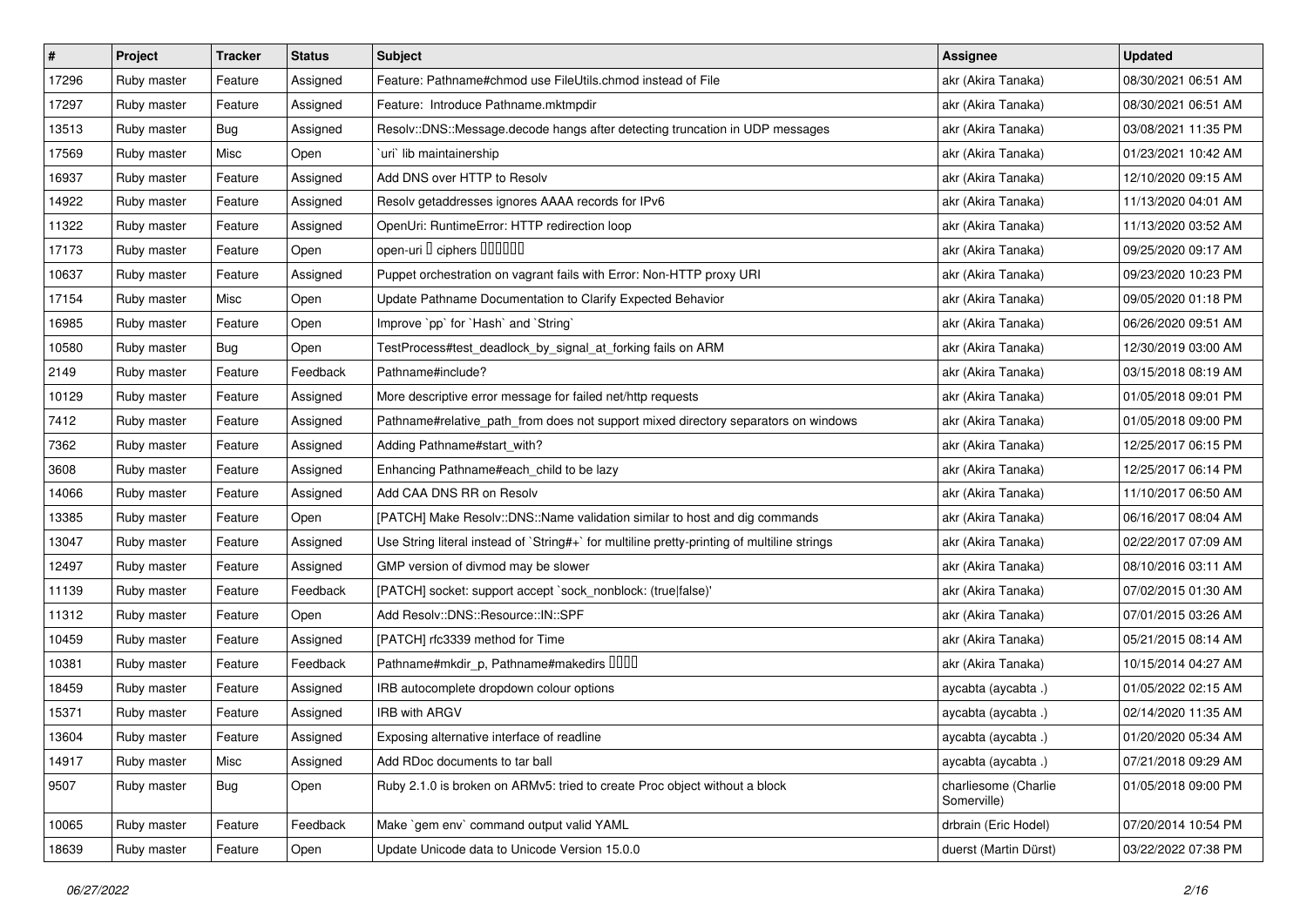| $\sharp$ | Project     | <b>Tracker</b> | <b>Status</b> | <b>Subject</b>                                                                                                                                                      | <b>Assignee</b>                   | <b>Updated</b>      |
|----------|-------------|----------------|---------------|---------------------------------------------------------------------------------------------------------------------------------------------------------------------|-----------------------------------|---------------------|
| 18601    | Ruby master | Bug            | Open          | Invalid byte sequences in Big5 encodings                                                                                                                            | duerst (Martin Dürst)             | 02/23/2022 07:59 AM |
| 13671    | Ruby master | Bug            | Assigned      | Regexp with lookbehind and case-insensitivity raises RegexpError only on strings with certain<br>characters                                                         | duerst (Martin Dürst)             | 11/30/2021 04:42 AM |
| 18337    | Ruby master | Bug            | Assigned      | Ruby allows zero-width characters in identifiers                                                                                                                    | duerst (Martin Dürst)             | 11/24/2021 09:13 AM |
| 16842    | Ruby master | Bug            | Assigned      | inspect` prints the UTF-8 character U+0085 (NEXT LINE) verbatim even though it is not printable                                                                     | duerst (Martin Dürst)             | 02/26/2021 05:43 AM |
| 17400    | Ruby master | <b>Bug</b>     | Open          | Incorrect character downcase for Greek Sigma                                                                                                                        | duerst (Martin Dürst)             | 12/17/2020 06:56 AM |
| 7742     | Ruby master | Bug            | Open          | System encoding (Windows-1258) is not recognized by Ruby to convert back to UTF-8                                                                                   | duerst (Martin Dürst)             | 12/25/2017 06:15 PM |
| 6351     | Ruby master | <b>Bug</b>     | Assigned      | transcode table generator does not support multi characters of Unicode                                                                                              | duerst (Martin Dürst)             | 12/25/2017 06:15 PM |
| 17525    | Ruby master | Feature        | Open          | Implement Happy Eyeballs Version 2 (RFC8305) in Socket.tcp                                                                                                          | Glass_saga (Masaki<br>Matsushita) | 06/16/2022 01:08 AM |
| 16476    | Ruby master | Feature        | Open          | Socket getaddrinfo cannot be interrupted by Timeout timeout                                                                                                         | Glass_saga (Masaki<br>Matsushita) | 06/16/2022 01:08 AM |
| 15628    | Ruby master | Feature        | Assigned      | init inetsock internal should fallback to IPv4 if IPv6 is unreachable                                                                                               | Glass_saga (Masaki<br>Matsushita) | 09/25/2020 05:42 AM |
| 7148     | Ruby master | Feature        | Assigned      | Improved Tempfile w/o DelegateClass                                                                                                                                 | Glass_saga (Masaki<br>Matsushita) | 03/27/2019 09:51 AM |
| 2631     | Ruby master | Feature        | Assigned      | Allow IO#reopen to take a block                                                                                                                                     | Glass_saga (Masaki<br>Matsushita) | 05/24/2018 01:22 PM |
| 13696    | Ruby master | Feature        | Open          | Add exchange and noreplace options to File.rename                                                                                                                   | Glass saga (Masaki<br>Matsushita) | 12/01/2017 04:34 PM |
| 15408    | Ruby master | Feature        | Open          | Deprecate object id and id2ref                                                                                                                                      | headius (Charles Nutter)          | 03/19/2019 04:02 PM |
| 10213    | Ruby master | Bug            | Feedback      | bundled gems ignored by make install                                                                                                                                | hsbt (Hiroshi SHIBATA)            | 06/10/2022 09:55 AM |
| 18790    | Ruby master | Bug            | Assigned      | cannot load such file -- digest (LoadError)                                                                                                                         | hsbt (Hiroshi SHIBATA)            | 06/06/2022 12:41 AM |
| 18567    | Ruby master | Bug            | Open          | Depending on default gems in stdlib gems when not needed considered harmful                                                                                         | hsbt (Hiroshi SHIBATA)            | 04/21/2022 04:45 PM |
| 18666    | Ruby master | Bug            | Open          | No rule to make target 'yaml/yaml.h', needed by 'api.o'                                                                                                             | hsbt (Hiroshi SHIBATA)            | 03/29/2022 11:17 AM |
| 18571    | Ruby master | Feature        | Assigned      | Removed the bundled sources from release package after Ruby 3.2                                                                                                     | hsbt (Hiroshi SHIBATA)            | 03/28/2022 06:23 AM |
| 18614    | Ruby master | Bug            | Open          | Error (busy loop) in<br>TestGemCommandsSetupCommand#test_destdir_flag_does_not_try_to_write_to_the_default_gem_<br>home                                             | hsbt (Hiroshi SHIBATA)            | 03/17/2022 01:03 AM |
| 18169    | Ruby master | <b>Bug</b>     | Assigned      | Local copies of gemified libraries are being released out of sync with their gems                                                                                   | hsbt (Hiroshi SHIBATA)            | 02/25/2022 05:40 PM |
| 18381    | Ruby master | Bug            | Assigned      | Default vs Bundled gems                                                                                                                                             | hsbt (Hiroshi SHIBATA)            | 12/15/2021 11:09 AM |
| 18355    | Ruby master | <b>Bug</b>     | Assigned      | require("pathname") within rack application chnages behaviors of Pathname methods, such as<br>absolute?(), when there are two versions of 'pathname' gem installed. | hsbt (Hiroshi SHIBATA)            | 11/30/2021 08:01 AM |
| 18068    | Ruby master | Misc           | Open          | Silence LoadError only if it is for rubygems itself                                                                                                                 | hsbt (Hiroshi SHIBATA)            | 08/08/2021 02:21 PM |
| 16951    | Ruby master | Bug            | Assigned      | Consistently referer dependencies                                                                                                                                   | hsbt (Hiroshi SHIBATA)            | 06/17/2021 06:15 AM |
| 14737    | Ruby master | Feature        | Assigned      | Split default gems into separate directory structure                                                                                                                | hsbt (Hiroshi SHIBATA)            | 09/02/2020 06:00 PM |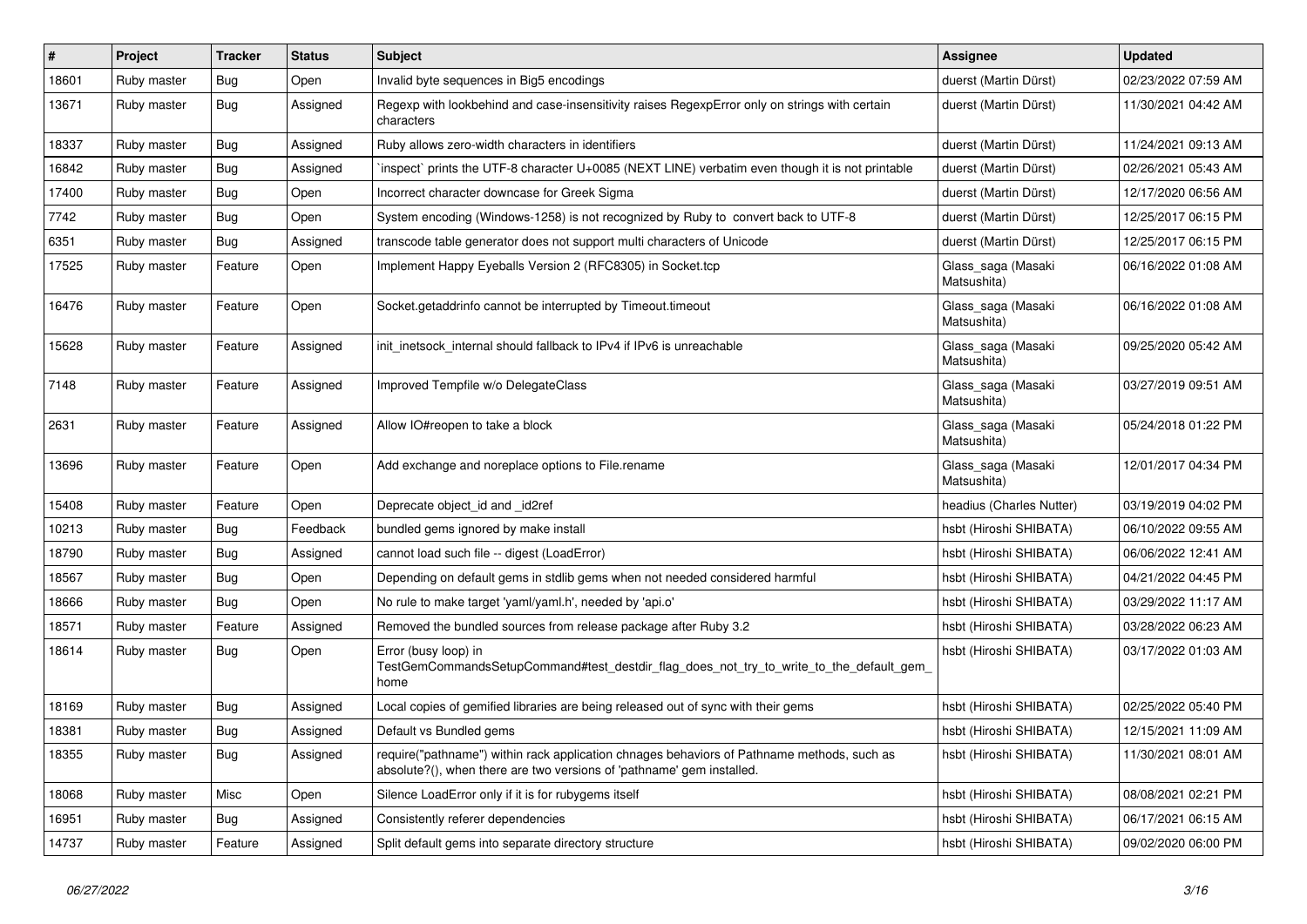| $\pmb{\#}$ | Project     | <b>Tracker</b> | <b>Status</b> | <b>Subject</b>                                                                     | <b>Assignee</b>             | <b>Updated</b>      |
|------------|-------------|----------------|---------------|------------------------------------------------------------------------------------|-----------------------------|---------------------|
| 16963      | Ruby master | Feature        | Assigned      | Remove English.rb from Ruby 2.8/3.0                                                | hsbt (Hiroshi SHIBATA)      | 06/19/2020 09:48 AM |
| 16013      | Ruby master | Misc           | Feedback      | Bundler                                                                            | hsbt (Hiroshi SHIBATA)      | 10/17/2019 05:20 PM |
| 16012      | Ruby master | Feature        | Assigned      | Add a (small) test-install suite?                                                  | hsbt (Hiroshi SHIBATA)      | 07/30/2019 08:13 AM |
| 10919      | Ruby master | Bug            | Assigned      | [gem install] installs multipe platforms                                           | hsbt (Hiroshi SHIBATA)      | 07/30/2019 07:44 AM |
| 6590       | Ruby master | Feature        | Assigned      | Dealing with bigdecimal, etc gems in JRuby                                         | hsbt (Hiroshi SHIBATA)      | 05/15/2019 08:33 PM |
| 15550      | Ruby master | <b>Bug</b>     | Assigned      | Windows - gem bin files - can't run from bash shell                                | hsbt (Hiroshi SHIBATA)      | 03/20/2019 01:05 AM |
| 15486      | Ruby master | Misc           | Feedback      | Default gems README.md                                                             | hsbt (Hiroshi SHIBATA)      | 03/11/2019 12:19 PM |
| 15487      | Ruby master | Misc           | Assigned      | Clarify default gems maintanance policy                                            | hsbt (Hiroshi SHIBATA)      | 12/30/2018 08:42 PM |
| 13534      | Ruby master | Feature        | Assigned      | Checking installation results of default gems                                      | hsbt (Hiroshi SHIBATA)      | 07/26/2018 02:16 AM |
| 9366       | Ruby master | <b>Bug</b>     | Assigned      | "make -j32 check TESTS=-j32" occasionally fails on rubygems/specification          | hsbt (Hiroshi SHIBATA)      | 07/26/2018 02:13 AM |
| 12639      | Ruby master | Feature        | Assigned      | Speed up require in RubyGems by 5x                                                 | hsbt (Hiroshi SHIBATA)      | 07/26/2018 02:12 AM |
| 5617       | Ruby master | Feature        | Assigned      | Allow install RubyGems into dediceted directory                                    | hsbt (Hiroshi SHIBATA)      | 05/16/2018 09:15 AM |
| 14679      | Ruby master | Bug            | Assigned      | StdLib gems should properly specify their dependencies                             | hsbt (Hiroshi SHIBATA)      | 04/11/2018 01:14 PM |
| 13508      | Ruby master | Feature        | Assigned      | How remove/refactor code related mathn library.                                    | hsbt (Hiroshi SHIBATA)      | 12/25/2017 06:15 PM |
| 18818      | Ruby master | <b>Bug</b>     | Open          | SEGV (Fiber scheduler?)                                                            | ioquatix (Samuel Williams)  | 06/06/2022 06:31 PM |
| 18810      | Ruby master | <b>Bug</b>     | Open          | Make `Kernel#p` interruptable.                                                     | ioquatix (Samuel Williams)  | 05/30/2022 12:44 AM |
| 18227      | Ruby master | Feature        | Open          | Static class initialization.                                                       | ioquatix (Samuel Williams)  | 09/29/2021 09:21 PM |
| 18036      | Ruby master | Bug            | Open          | Pthread fibers become invalid on fork - different from normal fibers.              | ioquatix (Samuel Williams)  | 08/19/2021 07:05 AM |
| 17664      | Ruby master | <b>Bug</b>     | Assigned      | Behavior of sockets changed in Ruby 3.0 to non-blocking                            | ioquatix (Samuel Williams)  | 07/12/2021 10:28 AM |
| 13383      | Ruby master | Feature        | Open          | [PATCH] Module#source_location                                                     | ioquatix (Samuel Williams)  | 01/09/2020 05:16 AM |
| 595        | Ruby master | <b>Bug</b>     | Assigned      | Fiber ignores ensure clause                                                        | ioquatix (Samuel Williams)  | 12/29/2019 10:37 AM |
| 17720      | Ruby master | Misc           | Assigned      | Cirrus CI to check non-x86_64 architecture cases by own machines                   | jaruga (Jun Aruga)          | 09/26/2021 10:24 AM |
| 16492      | Ruby master | <b>Bug</b>     | Open          | TestBugReporter#test_bug_reporter_add test failures                                | jaruga (Jun Aruga)          | 08/24/2021 01:12 PM |
| 18002      | Ruby master | <b>Bug</b>     | Open          | s390x: Tests failing without LC_ALL env                                            | jaruga (Jun Aruga)          | 07/12/2021 04:30 PM |
| 16188      | Ruby master | Misc           | Open          | What are the performance implications of the new keyword arguments in 2.7 and 3.0? | jeremyevans0 (Jeremy Evans) | 11/27/2019 04:45 PM |
| 18808      | Ruby master | Bug            | Assigned      | Cannot compile ruby 3.1.2 on powerpc64le-linux without disabling the jit features  | k0kubun (Takashi Kokubun)   | 06/20/2022 10:40 AM |
| 17995      | Ruby master | <b>Bug</b>     | Open          | Slow down when mjit and Ractor are being used at same time                         | k0kubun (Takashi Kokubun)   | 06/11/2022 04:02 AM |
| 18277      | Ruby master | Bug            | Open          | buffer error (Zlib::BufError) in Zlib::Deflate#deflate when using MJIT             | k0kubun (Takashi Kokubun)   | 01/05/2022 03:04 PM |
| 15425      | Ruby master | Feature        | Feedback      | Store MJIT header into Ruby versioned directory.                                   | k0kubun (Takashi Kokubun)   | 10/07/2021 11:03 PM |
| 18142      | Ruby master | Bug            | Assigned      | Segmentation fault with Ruby 3.0.2                                                 | k0kubun (Takashi Kokubun)   | 09/02/2021 07:43 AM |
| 18058      | Ruby master | Bug            | Open          | 3.1.0-dev with MJIT enabled Zlib::BufError during `gem install`                    | k0kubun (Takashi Kokubun)   | 08/02/2021 08:31 PM |
| 16694      | Ruby master | <b>Bug</b>     | Assigned      | JIT vs hardened GCC with PCH                                                       | k0kubun (Takashi Kokubun)   | 02/02/2021 07:38 AM |
| 17008      | Ruby master | <b>Bug</b>     | Feedback      | JIT enabled on Windows can cause constant conhost pop-ups                          | k0kubun (Takashi Kokubun)   | 07/03/2020 08:29 PM |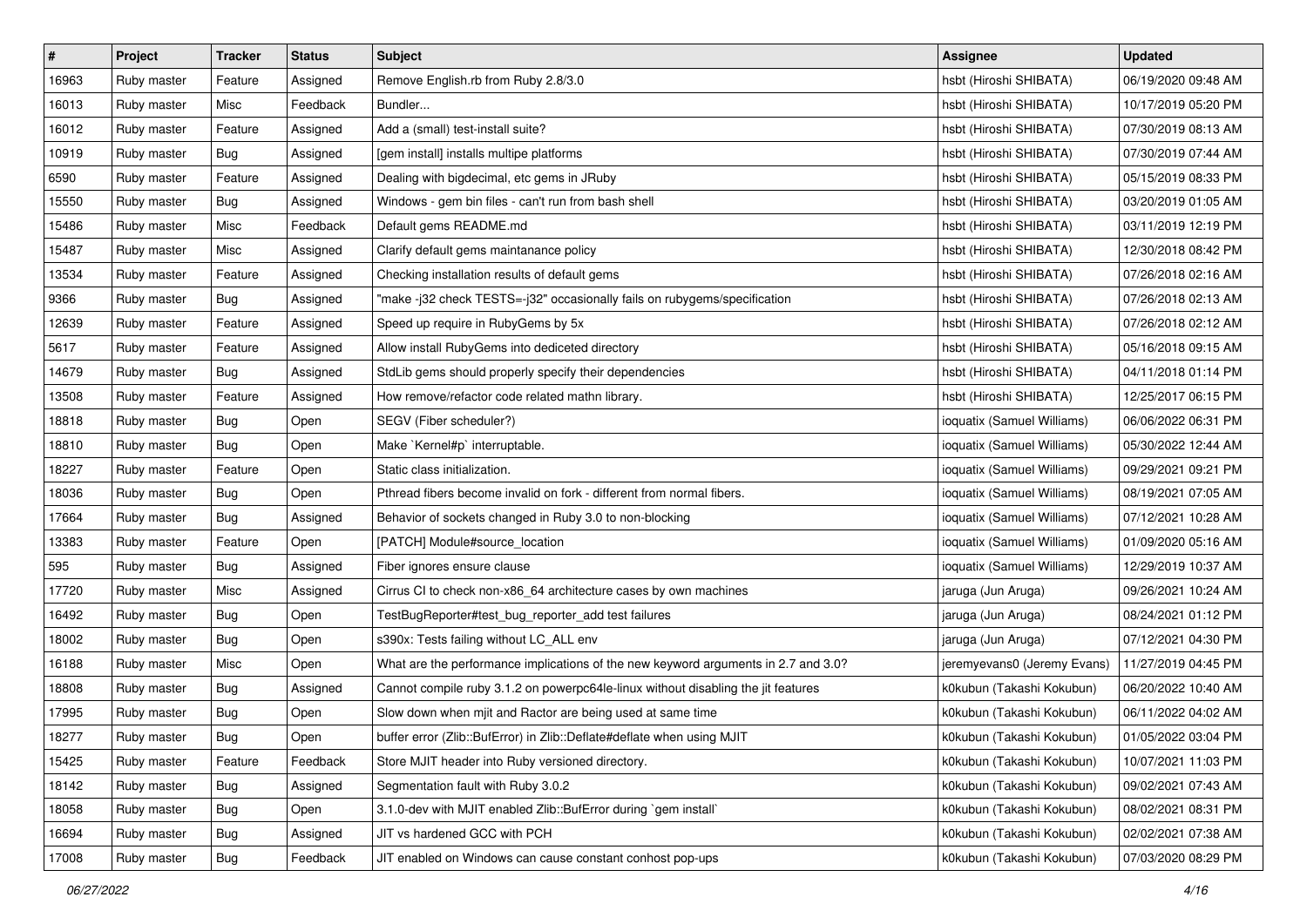| $\sharp$ | Project     | <b>Tracker</b> | <b>Status</b> | Subject                                                                                         | <b>Assignee</b>            | <b>Updated</b>      |
|----------|-------------|----------------|---------------|-------------------------------------------------------------------------------------------------|----------------------------|---------------------|
| 18811    | Ruby master | <b>Bug</b>     | Feedback      | PTY I/O not working on AIX 7.x                                                                  | kanemoto (Yutaka Kanemoto) | 06/07/2022 07:18 AM |
| 16185    | Ruby master | <b>Bug</b>     | Open          | basictest failure on AIX 6.1 for 64bit build                                                    | kanemoto (Yutaka Kanemoto) | 10/15/2019 12:05 AM |
| 18761    | Ruby master | Misc           | Open          | provide an example wasm project                                                                 | katei (Yuta Saito)         | 05/23/2022 11:01 AM |
| 18613    | Ruby master | <b>Bug</b>     | Feedback      | Voluntary wanted: Some signal-related tests fail on FreeBSD 13                                  | knu (Akinori MUSHA)        | 05/30/2022 01:43 AM |
| 16989    | Ruby master | Feature        | Open          | Sets: need $\Psi$                                                                               | knu (Akinori MUSHA)        | 02/18/2022 02:57 AM |
| 17210    | Ruby master | Feature        | Open          | More readable and useful `Set#inspect`                                                          | knu (Akinori MUSHA)        | 05/19/2021 10:12 PM |
| 13000    | Ruby master | Feature        | Feedback      | Implement Set#include? with Hash#include?                                                       | knu (Akinori MUSHA)        | 09/11/2020 08:18 PM |
| 15281    | Ruby master | Feature        | Assigned      | Speed up Set#intersect with size check.                                                         | knu (Akinori MUSHA)        | 08/11/2020 02:43 AM |
| 11531    | Ruby master | <b>Bug</b>     | Assigned      | IPAddr#== implements wrong logic                                                                | knu (Akinori MUSHA)        | 12/29/2019 12:50 PM |
| 15240    | Ruby master | Feature        | Open          | Set operations check for is_a?(Set), rather than allowing duck typing                           | knu (Akinori MUSHA)        | 08/27/2019 08:12 PM |
| 11527    | Ruby master | Feature        | Assigned      | IPAddr#mask_addr isn't a method                                                                 | knu (Akinori MUSHA)        | 11/07/2018 04:12 PM |
| 14105    | Ruby master | Feature        | Feedback      | Introduce xor as alias for Set#^                                                                | knu (Akinori MUSHA)        | 06/27/2018 10:56 AM |
| 8047     | Ruby master | Feature        | Assigned      | <b>IPAddr makes host address with netmask</b>                                                   | knu (Akinori MUSHA)        | 01/05/2018 09:00 PM |
| 3953     | Ruby master | Feature        | Assigned      | TCPSocket / UDPSocket do not accept IPAddr objects.                                             | knu (Akinori MUSHA)        | 12/25/2017 06:14 PM |
| 8833     | Ruby master | Feature        | Feedback      | [PATCH] IPAddr#pred                                                                             | knu (Akinori MUSHA)        | 10/21/2017 05:15 PM |
| 13610    | Ruby master | Feature        | Assigned      | IPAddr doesn't provide helpful methods to get the subnet or IP address                          | knu (Akinori MUSHA)        | 10/20/2017 01:13 AM |
| 11710    | Ruby master | Feature        | Open          | [PATCH] Replace Set#merge with Set#merge! and make Set#merge non-mutating.                      | knu (Akinori MUSHA)        | 11/18/2015 07:28 PM |
| 14607    | Ruby master | <b>Bug</b>     | Assigned      | Fix use of the rb_profile_frames start parameter                                                | ko1 (Koichi Sasada)        | 06/09/2022 06:12 AM |
| 18464    | Ruby master | <b>Bug</b>     | Assigned      | RUBY_INTERNAL_EVENT_NEWOBJ tracepoint causes an interpreter crash when combined with<br>Ractors | ko1 (Koichi Sasada)        | 06/08/2022 08:25 AM |
| 17363    | Ruby master | Feature        | Assigned      | <b>Timeouts</b>                                                                                 | ko1 (Koichi Sasada)        | 05/14/2022 09:06 AM |
| 18553    | Ruby master | <b>Bug</b>     | Open          | Memory leak on compiling method call with kwargs                                                | ko1 (Koichi Sasada)        | 03/23/2022 09:34 PM |
| 17196    | Ruby master | <b>Bug</b>     | Assigned      | Segmentation Fault with Socket#close in Ractors                                                 | ko1 (Koichi Sasada)        | 03/20/2022 01:52 PM |
| 18572    | Ruby master | <b>Bug</b>     | Assigned      | Performance regression when invoking refined methods                                            | ko1 (Koichi Sasada)        | 02/10/2022 12:48 AM |
| 14394    | Ruby master | Feature        | Open          | Class.descendants                                                                               | ko1 (Koichi Sasada)        | 01/20/2022 10:46 PM |
| 12020    | Ruby master | Feature        | Assigned      | Documenting Ruby memory model                                                                   | ko1 (Koichi Sasada)        | 12/23/2021 11:40 PM |
| 8263     | Ruby master | Feature        | Assigned      | Support discovering yield state of individual Fibers                                            | ko1 (Koichi Sasada)        | 12/23/2021 11:40 PM |
| 17826    | Ruby master | <b>Bug</b>     | Assigned      | Ractor#take hangs if used in multiple Threads                                                   | ko1 (Koichi Sasada)        | 12/15/2021 01:30 PM |
| 18024    | Ruby master | <b>Bug</b>     | Assigned      | Ractor crashes when connections are closed in multiple Ractors                                  | ko1 (Koichi Sasada)        | 12/14/2021 04:41 PM |
| 18275    | Ruby master | Feature        | Open          | Add an option to define_method to not capture the surrounding environment                       | ko1 (Koichi Sasada)        | 12/03/2021 02:34 PM |
| 17998    | Ruby master | <b>Bug</b>     | Assigned      | ractor: process hanging (with ractors initialized, but not being used)                          | ko1 (Koichi Sasada)        | 12/02/2021 08:17 PM |
| 17502    | Ruby master | Misc           | Open          | C vs Ruby                                                                                       | ko1 (Koichi Sasada)        | 12/02/2021 07:53 PM |
| 14090    | Ruby master | <b>Bug</b>     | Assigned      | TestGc#test_interrupt_in_finalizer` fails very rarely                                           | ko1 (Koichi Sasada)        | 12/02/2021 07:24 PM |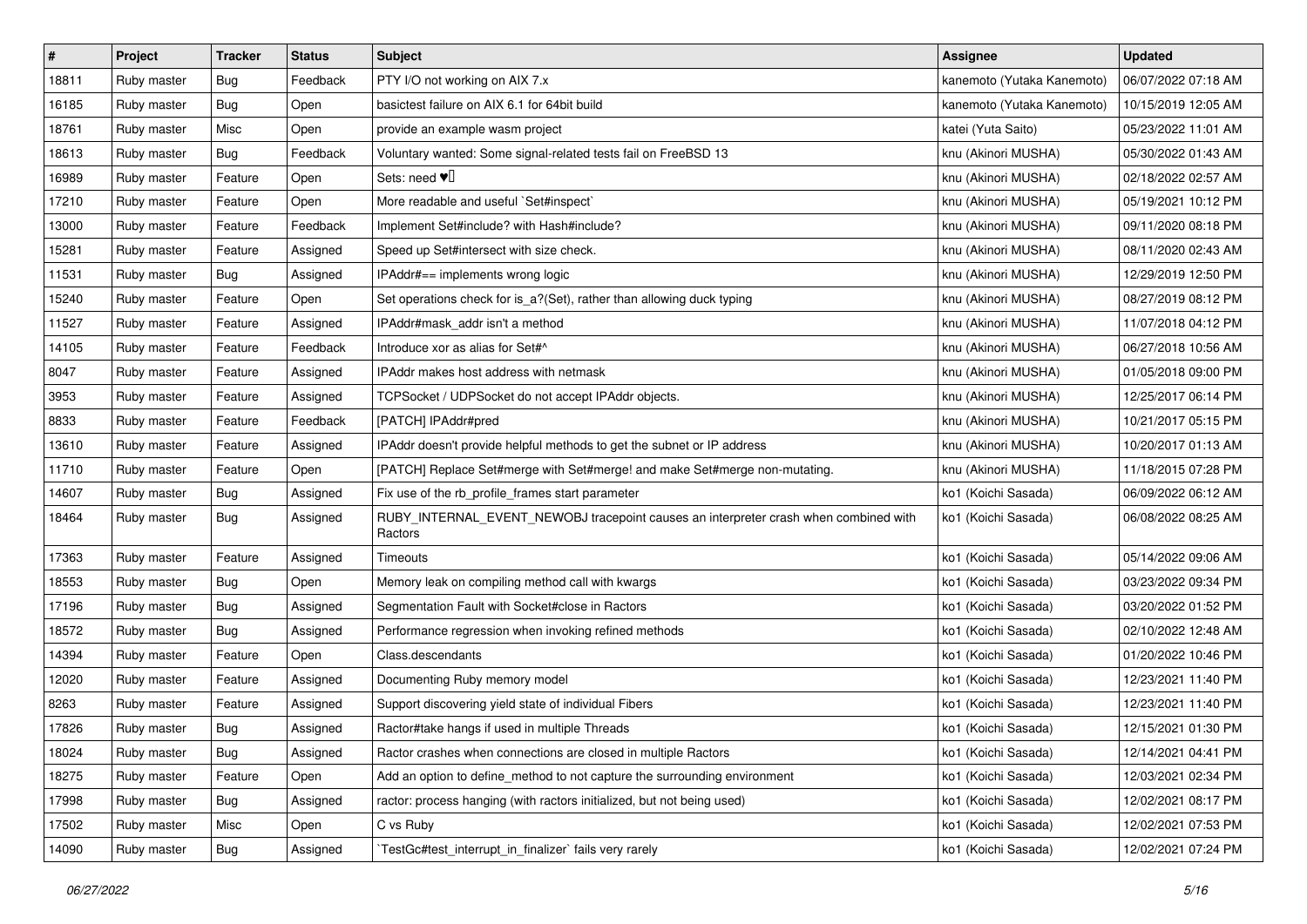| #     | Project     | <b>Tracker</b> | <b>Status</b> | Subject                                                                                                                           | <b>Assignee</b>     | <b>Updated</b>      |
|-------|-------------|----------------|---------------|-----------------------------------------------------------------------------------------------------------------------------------|---------------------|---------------------|
| 17516 | Ruby master | <b>Bug</b>     | Assigned      | forking in a ractor causes Ruby to crash                                                                                          | ko1 (Koichi Sasada) | 11/30/2021 05:26 AM |
| 16776 | Ruby master | Bug            | Assigned      | Regression in coverage library                                                                                                    | ko1 (Koichi Sasada) | 11/24/2021 07:26 AM |
| 18258 | Ruby master | Bug            | Open          | Ractor.shareable? can be slow and mutates internal object flags.                                                                  | ko1 (Koichi Sasada) | 10/21/2021 08:58 AM |
| 18119 | Ruby master | <b>Bug</b>     | Open          | Ractor crashes when instantiating classes                                                                                         | ko1 (Koichi Sasada) | 09/14/2021 01:42 AM |
| 17624 | Ruby master | <b>Bug</b>     | Open          | Ractor.receive is not thread-safe                                                                                                 | ko1 (Koichi Sasada) | 09/14/2021 01:40 AM |
| 17617 | Ruby master | Bug            | Open          | When a Ractor's incoming port is closed, Ractor.receive_if does not raise Ractor::ClosedError, but<br>instead blocks indefinitely | ko1 (Koichi Sasada) | 09/14/2021 01:40 AM |
| 17884 | Ruby master | Feature        | Open          | locindex for profiling tools                                                                                                      | ko1 (Koichi Sasada) | 05/24/2021 04:17 PM |
| 17679 | Ruby master | <b>Bug</b>     | Assigned      | Ractor incoming channel can consume unlimited resources                                                                           | ko1 (Koichi Sasada) | 03/26/2021 09:16 AM |
| 17676 | Ruby master | <b>Bug</b>     | Assigned      | Accessing ENV from Ractor raises IsolationError                                                                                   | ko1 (Koichi Sasada) | 03/09/2021 02:37 AM |
| 17677 | Ruby master | Bug            | Assigned      | Ractor crashes fork when blocking                                                                                                 | ko1 (Koichi Sasada) | 03/09/2021 12:42 AM |
| 17678 | Ruby master | <b>Bug</b>     | Assigned      | Ractors do not restart after fork                                                                                                 | ko1 (Koichi Sasada) | 03/09/2021 12:42 AM |
| 17667 | Ruby master | <b>Bug</b>     | Open          | Module#name needs synchronization                                                                                                 | ko1 (Koichi Sasada) | 03/02/2021 07:31 AM |
| 17593 | Ruby master | Feature        | Assigned      | load_iseq_eval should override the ISeq path                                                                                      | ko1 (Koichi Sasada) | 02/16/2021 08:27 AM |
| 17543 | Ruby master | Bug            | Open          | Ractor isolation broken by `self` in shareable proc                                                                               | ko1 (Koichi Sasada) | 01/29/2021 03:06 PM |
| 12607 | Ruby master | Feature        | Feedback      | Ruby needs an atomic integer                                                                                                      | ko1 (Koichi Sasada) | 01/29/2021 12:28 PM |
| 17531 | Ruby master | <b>Bug</b>     | Open          | did_you_mean' not Ractor friendly                                                                                                 | ko1 (Koichi Sasada) | 01/29/2021 08:48 AM |
| 17420 | Ruby master | Bug            | Open          | Unsafe mutation of \$" when doing non-RubyGems require in Ractor                                                                  | ko1 (Koichi Sasada) | 01/07/2021 01:23 PM |
| 17513 | Ruby master | <b>Bug</b>     | Open          | Methods of shareable objects and UnboundMethods should be shareable                                                               | ko1 (Koichi Sasada) | 01/06/2021 08:53 PM |
| 15499 | Ruby master | <b>Bug</b>     | Assigned      | Breaking behavior on ruby 2.6: rb_thread_call_without_gvl doesn't invoke unblock_function when<br>used on the main thread         | ko1 (Koichi Sasada) | 01/05/2021 02:24 AM |
| 17393 | Ruby master | Feature        | Open          | `Ractor::Moved#inspect`                                                                                                           | ko1 (Koichi Sasada) | 12/21/2020 05:47 PM |
| 17414 | Ruby master | Feature        | Open          | Ractor should allow access to shareable attributes for Modules/Classes                                                            | ko1 (Koichi Sasada) | 12/21/2020 03:56 PM |
| 17404 | Ruby master | Feature        | Open          | Ractor `move:` API to allow shareability check                                                                                    | ko1 (Koichi Sasada) | 12/18/2020 09:17 PM |
| 10238 | Ruby master | Feature        | Open          | todo: remove dependency on malloc_usable_size                                                                                     | ko1 (Koichi Sasada) | 12/10/2020 09:20 AM |
| 14492 | Ruby master | Feature        | Open          | iseq loading + caching should be in core                                                                                          | ko1 (Koichi Sasada) | 12/10/2020 08:53 AM |
| 17359 | Ruby master | <b>Bug</b>     | Open          | Ractor copy mode is not Ractor-safe                                                                                               | ko1 (Koichi Sasada) | 12/02/2020 05:42 PM |
| 11808 | Ruby master | <b>Bug</b>     | Open          | Different behavior between Enumerable#grep and Array#grep                                                                         | ko1 (Koichi Sasada) | 10/26/2020 04:36 AM |
| 16819 | Ruby master | Bug            | Assigned      | Line reporting off by one when reporting line of a hash?                                                                          | ko1 (Koichi Sasada) | 06/16/2020 05:57 PM |
| 6602  | Ruby master | Feature        | Feedback      | Tail call optimization: enable by default?                                                                                        | ko1 (Koichi Sasada) | 06/13/2020 01:31 AM |
| 16124 | Ruby master | Misc           | Assigned      | Let the transient heap belong to objspace                                                                                         | ko1 (Koichi Sasada) | 11/18/2019 08:48 AM |
| 15778 | Ruby master | Feature        | Open          | Expose an API to pry-open the stack frames in Ruby                                                                                | ko1 (Koichi Sasada) | 08/29/2019 06:24 AM |
| 15939 | Ruby master | Feature        | Assigned      | Dump symbols reference to their fstr in ObjectSpace.dump()                                                                        | ko1 (Koichi Sasada) | 08/08/2019 09:38 PM |
| 16027 | Ruby master | Feature        | Assigned      | Update Ruby's dtrace / USDT API to match what is exposed via the TracePoint API                                                   | ko1 (Koichi Sasada) | 08/03/2019 02:41 AM |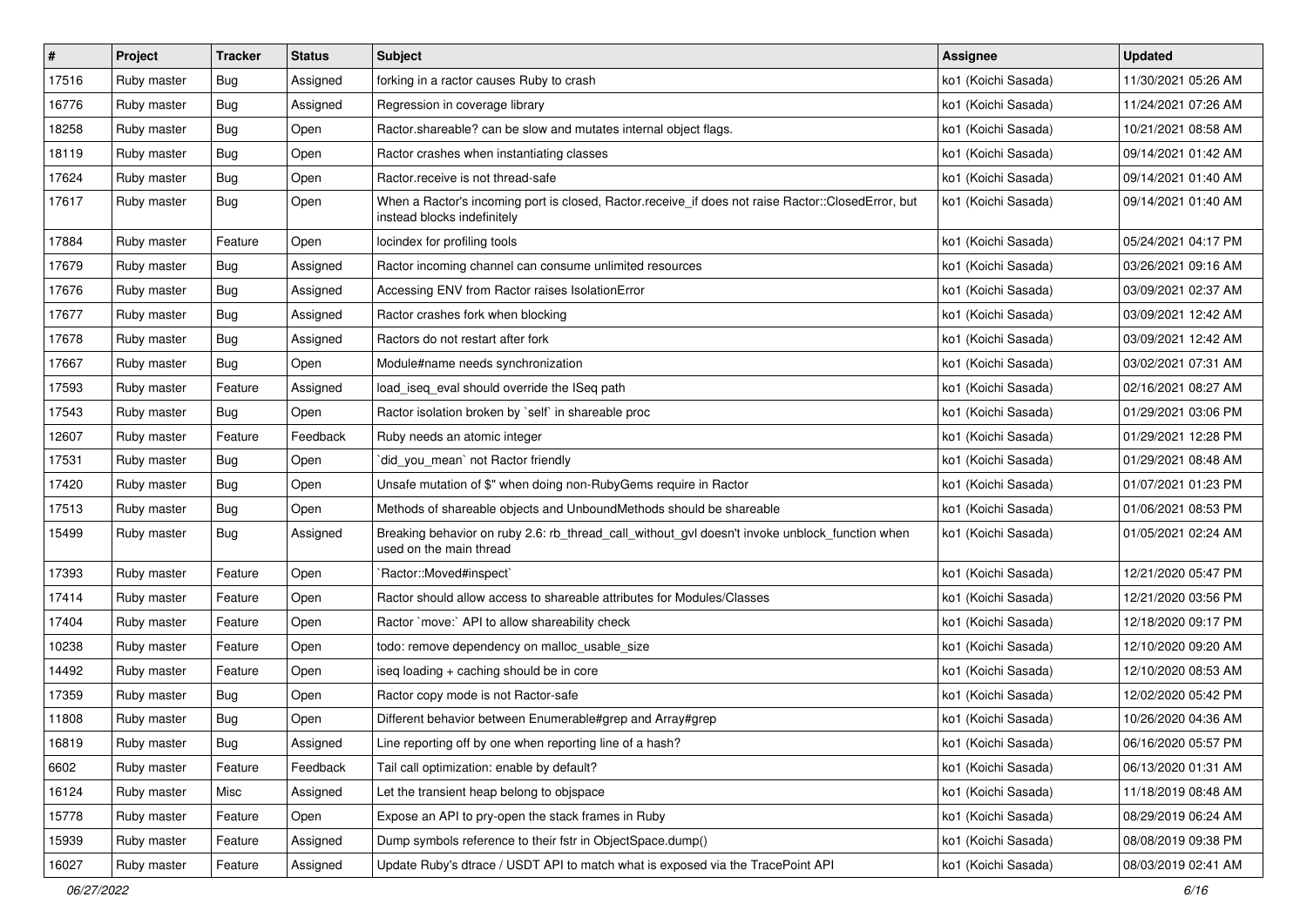| $\pmb{\#}$ | Project     | <b>Tracker</b> | <b>Status</b> | <b>Subject</b>                                                                                           | <b>Assignee</b>          | <b>Updated</b>      |
|------------|-------------|----------------|---------------|----------------------------------------------------------------------------------------------------------|--------------------------|---------------------|
| 8444       | Ruby master | <b>Bug</b>     | Open          | Regexp vars \$~ and friends are not thread local                                                         | ko1 (Koichi Sasada)      | 07/30/2019 07:38 AM |
| 15802      | Ruby master | Misc           | Open          | Reduce the minimum string buffer size from 127 to 63 bytes                                               | ko1 (Koichi Sasada)      | 07/30/2019 04:04 AM |
| 15878      | Ruby master | Feature        | Assigned      | Make exit faster by not running GC                                                                       | ko1 (Koichi Sasada)      | 07/29/2019 07:48 AM |
| 15854      | Ruby master | Feature        | Open          | Tracing instance variable assignment                                                                     | ko1 (Koichi Sasada)      | 07/29/2019 07:13 AM |
| 11174      | Ruby master | Bug            | Open          | threads memory leak                                                                                      | ko1 (Koichi Sasada)      | 06/17/2019 03:17 PM |
| 13821      | Ruby master | Feature        | Assigned      | Allow fibers to be resumed across threads                                                                | ko1 (Koichi Sasada)      | 02/15/2019 10:09 AM |
| 14813      | Ruby master | Feature        | Open          | [PATCH] gc.c: make gc_enter+gc_exit pairs dtrace probes, too                                             | ko1 (Koichi Sasada)      | 12/17/2018 07:42 AM |
| 15315      | Ruby master | Bug            | Open          | ec_switch can still lose interrupts                                                                      | ko1 (Koichi Sasada)      | 11/20/2018 09:32 AM |
| 15263      | Ruby master | <b>Bug</b>     | Open          | [PATCH] vm_trace.c (postponed_job_register): only hit main thread                                        | ko1 (Koichi Sasada)      | 10/27/2018 11:35 PM |
| 14859      | Ruby master | Feature        | Open          | [PATCH] implement Timeout in VM                                                                          | ko1 (Koichi Sasada)      | 07/22/2018 07:42 AM |
| 14727      | Ruby master | Bug            | Assigned      | TestQueue#test_queue_with_trap always timeout on Windows10                                               | ko1 (Koichi Sasada)      | 05/01/2018 02:59 AM |
| 10423      | Ruby master | Feature        | Open          | [PATCH] opt_str_lit*: avoid literal string allocations                                                   | ko1 (Koichi Sasada)      | 01/05/2018 09:01 PM |
| 7976       | Ruby master | Bug            | Assigned      | TracePoint call is at call point, not call site                                                          | ko1 (Koichi Sasada)      | 01/05/2018 09:00 PM |
| 2294       | Ruby master | Feature        | Assigned      | [PATCH] ruby_bind_stack() to embed Ruby in coroutine                                                     | ko1 (Koichi Sasada)      | 01/05/2018 09:00 PM |
| 8725       | Ruby master | Feature        | Feedback      | Possibility to get a signal handler without changing it                                                  | ko1 (Koichi Sasada)      | 12/25/2017 06:15 PM |
| 8576       | Ruby master | Feature        | Assigned      | Add optimized method type for constant value methods                                                     | ko1 (Koichi Sasada)      | 12/25/2017 06:15 PM |
| 6695       | Ruby master | Feature        | Assigned      | Configuration for Thread/Fiber creation                                                                  | ko1 (Koichi Sasada)      | 12/25/2017 06:15 PM |
| 6694       | Ruby master | Feature        | Assigned      | Thread.new without block.                                                                                | ko1 (Koichi Sasada)      | 12/25/2017 06:15 PM |
| 4040       | Ruby master | <b>Bug</b>     | Assigned      | SystemStackError with Hash[*a] for Large _a_                                                             | ko1 (Koichi Sasada)      | 12/25/2017 06:14 PM |
| 3731       | Ruby master | Feature        | Assigned      | Easier Embedding API for Ruby                                                                            | ko1 (Koichi Sasada)      | 12/25/2017 06:14 PM |
| 13512      | Ruby master | Feature        | Open          | <b>System Threads</b>                                                                                    | ko1 (Koichi Sasada)      | 07/14/2017 07:08 AM |
| 13252      | Ruby master | Feature        | Assigned      | C API for creating strings without copying                                                               | ko1 (Koichi Sasada)      | 04/17/2017 07:22 AM |
| 13388      | Ruby master | Feature        | Assigned      | gc.c: Add GC.get_parameters and .set_parameters                                                          | ko1 (Koichi Sasada)      | 03/30/2017 10:52 AM |
| 8960       | Ruby master | Feature        | Assigned      | Add Exception#backtrace_locations                                                                        | ko1 (Koichi Sasada)      | 11/25/2016 02:15 PM |
| 11348      | Ruby master | Feature        | Feedback      | TracePoint API needs events for fiber's switching                                                        | ko1 (Koichi Sasada)      | 09/01/2015 09:12 AM |
| 10932      | Ruby master | Feature        | Open          | Enabling allocation tracing as early as possible                                                         | ko1 (Koichi Sasada)      | 06/13/2015 07:54 AM |
| 10009      | Ruby master | <b>Bug</b>     | Open          | IO operation is 10x slower in multi-thread environment                                                   | ko1 (Koichi Sasada)      | 05/21/2015 07:19 AM |
| 10844      | Ruby master | Feature        | Feedback      | TracePoint API needs an event to inform about creating/removing a new frame without calling<br>something | ko1 (Koichi Sasada)      | 03/02/2015 06:38 PM |
| 9755       | Ruby master | Feature        | Assigned      | Thread::Backtrace::Location#defined class                                                                | ko1 (Koichi Sasada)      | 04/18/2014 09:22 AM |
| 13697      | Ruby master | Feature        | Open          | [PATCH]: futex based thread primitives                                                                   | kosaki (Motohiro KOSAKI) | 01/28/2018 11:41 PM |
| 7086       | Ruby master | Feature        | Assigned      | ConditionVariable#wait has meaningless return value                                                      | kosaki (Motohiro KOSAKI) | 12/25/2017 06:15 PM |
| 4464       | Ruby master | Feature        | Assigned      | [PATCH] add Fcntl::Flock object for easier use of POSIX file locks                                       | kosaki (Motohiro KOSAKI) | 12/25/2017 06:14 PM |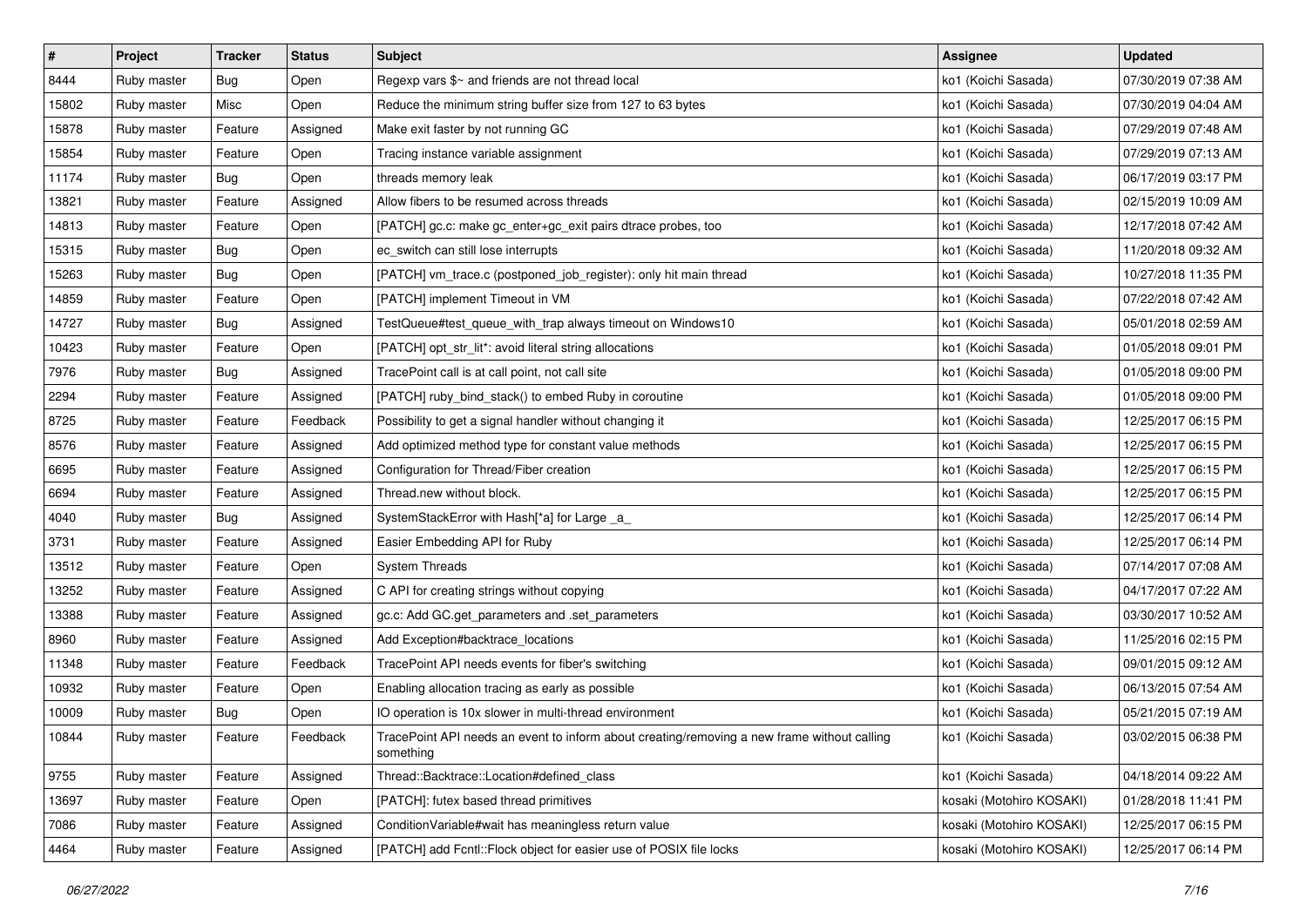| $\vert$ # | Project     | <b>Tracker</b> | <b>Status</b> | <b>Subject</b>                                                                                | <b>Assignee</b>                     | <b>Updated</b>      |
|-----------|-------------|----------------|---------------|-----------------------------------------------------------------------------------------------|-------------------------------------|---------------------|
| 11269     | Ruby master | <b>Bug</b>     | Assigned      | ruby_init_setproctitle() should be called before require_libraries()                          | kosaki (Motohiro KOSAKI)            | 06/17/2015 03:01 AM |
| 18034     | Ruby master | Bug            | Assigned      | Segmentation fault fiddle with `--enable-bundled-libffi` and macOS                            | kou (Kouhei Sutou)                  | 11/30/2021 07:39 AM |
| 17478     | Ruby master | Bug            | Assigned      | Ruby3.0 is slower than Ruby2.7.2 when parsing a large CSV file                                | kou (Kouhei Sutou)                  | 11/24/2021 05:12 AM |
| 8782      | Ruby master | <b>Bug</b>     | Assigned      | Don't set rl_getc_function on editline                                                        | kouji (Kouji Takao)                 | 01/05/2018 09:00 PM |
| 7859      | Ruby master | Bug            | Assigned      | Readline: Incorrect arrow key behavior in vi_editing_mode insert mode with Readline 6.2       | kouji (Kouji Takao)                 | 12/25/2017 06:15 PM |
| 18773     | Ruby master | Feature        | Assigned      | deconstruct to receive a range                                                                | ktsj (Kazuki Tsujimoto)             | 06/24/2022 07:21 AM |
| 18408     | Ruby master | Feature        | Assigned      | Allow pattern match to set instance variables                                                 | ktsj (Kazuki Tsujimoto)             | 01/26/2022 07:07 PM |
| 17355     | Ruby master | Feature        | Assigned      | Using same set of names in or-patterns (pattern matching with $Foo(x)   Bar(x)$ )             | ktsj (Kazuki Tsujimoto)             | 09/13/2021 09:11 AM |
| 15881     | Ruby master | Feature        | Open          | Optimize deconstruct in pattern matching                                                      | ktsj (Kazuki Tsujimoto)             | 12/25/2019 04:28 AM |
| 15918     | Ruby master | Feature        | Open          | Pattern matching for Set                                                                      | ktsj (Kazuki Tsujimoto)             | 07/29/2019 08:12 AM |
| 18564     | Ruby master | Feature        | Open          | Add Exception#detailed_message                                                                | mame (Yusuke Endoh)                 | 02/01/2022 08:06 PM |
| 18194     | Ruby master | Feature        | Open          | No easy way to format exception messages per thread/fiber scheduler context.                  | mame (Yusuke Endoh)                 | 09/29/2021 10:10 AM |
| 14244     | Ruby master | Feature        | Open          | Better error messages for scripts with non-matching end statements                            | mame (Yusuke Endoh)                 | 11/29/2018 08:57 AM |
| 4247      | Ruby master | Feature        | Assigned      | New features for Array#sample, Array#choice                                                   | mame (Yusuke Endoh)                 | 12/25/2017 06:14 PM |
| 15815     | Ruby master | Feature        | Open          | Add option to raise NoMethodError for OpenStruct                                              | marcandre (Marc-Andre<br>Lafortune) | 09/28/2020 02:11 AM |
| 9347      | Ruby master | Feature        | Open          | Accept non callable argument to detect                                                        | marcandre (Marc-Andre<br>Lafortune) | 01/05/2018 09:00 PM |
| 14116     | Ruby master | Feature        | Feedback      | Add Matrix #exponentiate method as Matlab's exp                                               | marcandre (Marc-Andre<br>Lafortune) | 11/20/2017 06:52 AM |
| 12676     | Ruby master | Feature        | Assigned      | Significant performance increase, and code conciseness, for prime_division method in prime.rb | marcandre (Marc-Andre<br>Lafortune) | 11/18/2016 03:46 PM |
| 8223      | Ruby master | Feature        | Open          | Make Matrix more omnivorous.                                                                  | marcandre (Marc-Andre<br>Lafortune) | 04/09/2013 03:42 AM |
| 6256      | Ruby master | Feature        | Feedback      | Slightly improve ruby_qsort performance                                                       | MartinBosslet (Martin Bosslet)      | 01/10/2019 01:51 PM |
| 15330     | Ruby master | Feature        | Open          | autoload relative                                                                             | matz (Yukihiro Matsumoto)           | 06/19/2022 11:25 PM |
| 18159     | Ruby master | Feature        | Open          | Integrate functionality of dead end gem into Ruby                                             | matz (Yukihiro Matsumoto)           | 06/17/2022 02:06 PM |
| 16495     | Ruby master | Feature        | Open          | Inconsistent quotes in error messages                                                         | matz (Yukihiro Matsumoto)           | 06/15/2022 04:21 PM |
| 17849     | Ruby master | Feature        | Open          | Fix Timeout.timeout so that it can be used in threaded Web servers                            | matz (Yukihiro Matsumoto)           | 04/10/2022 06:26 AM |
| 16986     | Ruby master | Feature        | Open          | Anonymous Struct literal                                                                      | matz (Yukihiro Matsumoto)           | 01/15/2022 04:57 PM |
| 14982     | Ruby master | Feature        | Open          | Improve namespace system in ruby to avoiding top-level names chaos                            | matz (Yukihiro Matsumoto)           | 12/31/2021 05:39 PM |
| 12019     | Ruby master | Feature        | Open          | Better low-level support for writing concurrent libraries                                     | matz (Yukihiro Matsumoto)           | 12/23/2021 11:43 PM |
| 11627     | Ruby master | Feature        | Open          | make `nonzero` an alias of `nonzero?`                                                         | matz (Yukihiro Matsumoto)           | 12/23/2021 11:43 PM |
| 9023      | Ruby master | Feature        | Assigned      | Array#tail                                                                                    | matz (Yukihiro Matsumoto)           | 12/23/2021 11:40 PM |
| 8271      | Ruby master | Feature        | Assigned      | Proposal for moving to a more visible, formal process for feature requests                    | matz (Yukihiro Matsumoto)           | 12/23/2021 11:40 PM |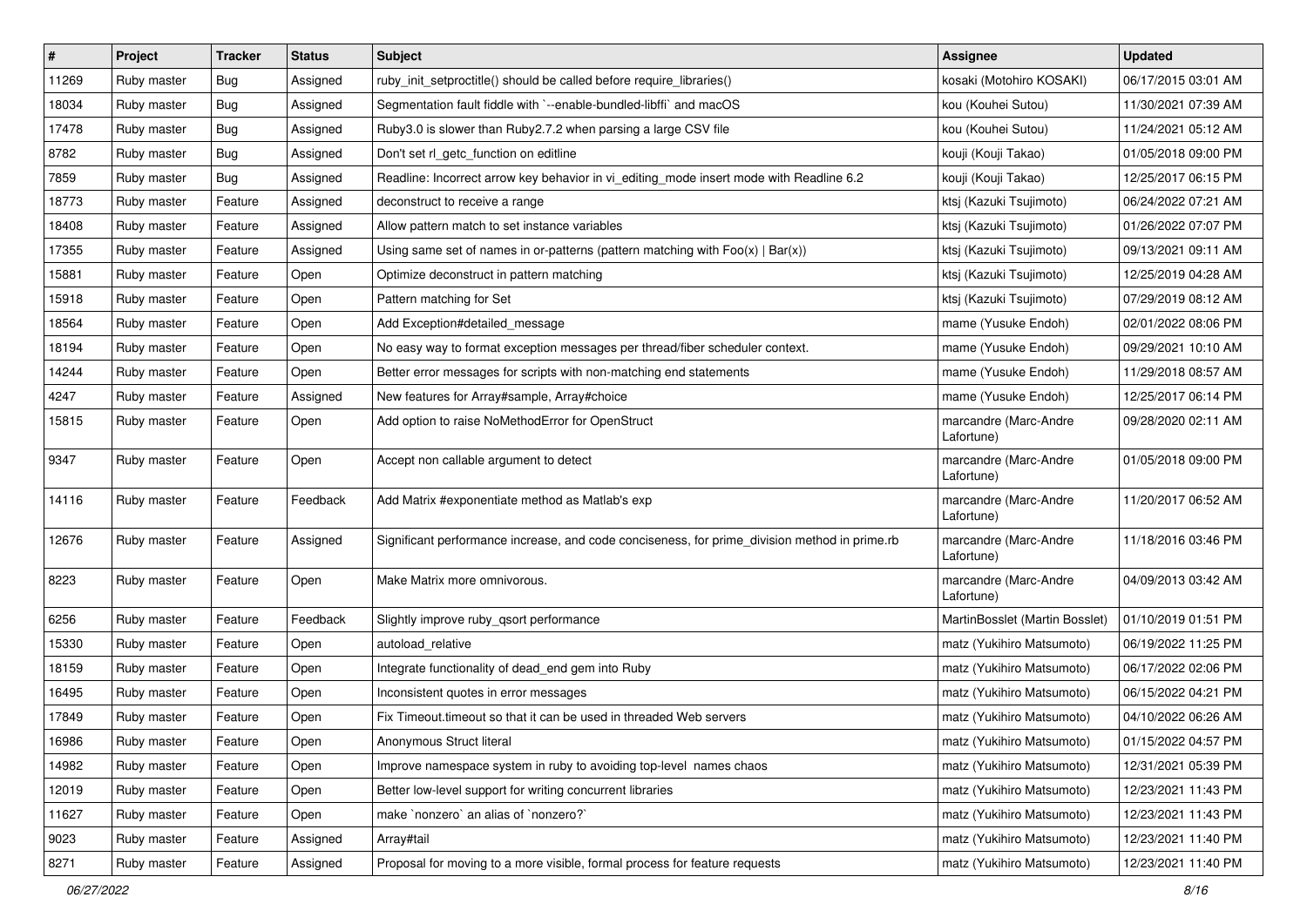| $\vert$ # | Project     | Tracker | <b>Status</b> | Subject                                                                                                                          | <b>Assignee</b>           | <b>Updated</b>      |
|-----------|-------------|---------|---------------|----------------------------------------------------------------------------------------------------------------------------------|---------------------------|---------------------|
| 8096      | Ruby master | Feature | Feedback      | introduce Time.current timestamp                                                                                                 | matz (Yukihiro Matsumoto) | 12/23/2021 11:40 PM |
| 6308      | Ruby master | Feature | Assigned      | Eliminate delegation from WeakRef                                                                                                | matz (Yukihiro Matsumoto) | 12/23/2021 11:40 PM |
| 17785     | Ruby master | Feature | Open          | Allow named parameters to be keywords                                                                                            | matz (Yukihiro Matsumoto) | 12/17/2021 06:10 PM |
| 15192     | Ruby master | Feature | Open          | Introduce a new "shortcut assigning" syntax to convenient setup instance variables                                               | matz (Yukihiro Matsumoto) | 12/14/2021 06:42 PM |
| 12745     | Ruby master | Feature | Feedback      | String#(g)sub(!) should pass a MatchData to the block, not a String                                                              | matz (Yukihiro Matsumoto) | 11/03/2021 11:46 PM |
| 12075     | Ruby master | Feature | Feedback      | some container#nonempty?                                                                                                         | matz (Yukihiro Matsumoto) | 10/07/2021 03:11 AM |
| 10549     | Ruby master | Feature | Open          | Deprecate each_with_index and each_with_object in favor of with_index and with_object                                            | matz (Yukihiro Matsumoto) | 07/27/2021 11:09 AM |
| 10287     | Ruby master | Feature | Open          | rename COLON3 to COLON2_HEAD.                                                                                                    | matz (Yukihiro Matsumoto) | 07/27/2021 09:34 AM |
| 13129     | Ruby master | Feature | Assigned      | Refinements cannot refine method_missing and respond_to_missing?                                                                 | matz (Yukihiro Matsumoto) | 07/03/2021 10:45 PM |
| 11779     | Ruby master | Bug     | Feedback      | Module#using does not make sense as a method                                                                                     | matz (Yukihiro Matsumoto) | 06/17/2021 09:58 AM |
| 17830     | Ruby master | Feature | Open          | Add Integer#previous and Integer#prev                                                                                            | matz (Yukihiro Matsumoto) | 04/27/2021 11:35 PM |
| 12543     | Ruby master | Feature | Assigned      | explicit tail call syntax: foo() then return                                                                                     | matz (Yukihiro Matsumoto) | 04/18/2021 03:02 PM |
| 17184     | Ruby master | Feature | Open          | No stdlib function to perform simple string replacement                                                                          | matz (Yukihiro Matsumoto) | 02/23/2021 09:27 PM |
| 13303     | Ruby master | Feature | Feedback      | String#any? as !String#empty?                                                                                                    | matz (Yukihiro Matsumoto) | 02/23/2021 05:14 PM |
| 11882     | Ruby master | Feature | Open          | Map or NamedMap                                                                                                                  | matz (Yukihiro Matsumoto) | 01/17/2021 01:31 PM |
| 17291     | Ruby master | Feature | Assigned      | Optimize __send__ call                                                                                                           | matz (Yukihiro Matsumoto) | 01/12/2021 05:47 AM |
| 8948      | Ruby master | Feature | Assigned      | Frozen regex                                                                                                                     | matz (Yukihiro Matsumoto) | 12/20/2020 07:15 PM |
| 6810      | Ruby master | Feature | Assigned      | module A:: B; end` is not equivalent to `module A; module B; end; end` with respect to constant<br>lookup (scope)                | matz (Yukihiro Matsumoto) | 12/10/2020 09:22 AM |
| 16461     | Ruby master | Feature | Assigned      | Proc#using                                                                                                                       | matz (Yukihiro Matsumoto) | 12/10/2020 09:10 AM |
| 6869      | Ruby master | Feature | Open          | Do not treat `_` parameter exceptionally                                                                                         | matz (Yukihiro Matsumoto) | 12/10/2020 08:58 AM |
| 7511      | Ruby master | Feature | Feedback      | short-circuiting logical implication operator                                                                                    | matz (Yukihiro Matsumoto) | 12/10/2020 08:55 AM |
| 10489     | Ruby master | Feature | Open          | Add inherit method for clearer and multiple inheritance                                                                          | matz (Yukihiro Matsumoto) | 12/10/2020 08:53 AM |
| 8229      | Ruby master | Feature | Open          | extend Hash.include?                                                                                                             | matz (Yukihiro Matsumoto) | 12/10/2020 08:53 AM |
| 7748      | Ruby master | Feature | Open          | Contextual send                                                                                                                  | matz (Yukihiro Matsumoto) | 12/10/2020 08:53 AM |
| 6841      | Ruby master | Feature | Assigned      | Shorthand for Assigning Return Value of Method to Self                                                                           | matz (Yukihiro Matsumoto) | 12/10/2020 08:53 AM |
| 6806      | Ruby master | Feature | Feedback      | Support functional programming: forbid instance/class variables for ModuleName::method_name,<br>allow for ModuleName.method name | matz (Yukihiro Matsumoto) | 12/10/2020 08:53 AM |
| 6594      | Ruby master | Feature | Assigned      | Integrated Functor                                                                                                               | matz (Yukihiro Matsumoto) | 12/10/2020 08:53 AM |
| 6452      | Ruby master | Feature | Assigned      | Allow extend to override class methods                                                                                           | matz (Yukihiro Matsumoto) | 12/10/2020 08:53 AM |
| 5825      | Ruby master | Feature | Assigned      | Sweet instance var assignment in the object initializer                                                                          | matz (Yukihiro Matsumoto) | 12/10/2020 08:53 AM |
| 10042     | Ruby master | Feature | Feedback      | Deprecate postfix rescue syntax for removal in 3.0                                                                               | matz (Yukihiro Matsumoto) | 12/10/2020 08:53 AM |
| 8164      | Ruby master | Feature | Assigned      | Public/Private                                                                                                                   | matz (Yukihiro Matsumoto) | 12/10/2020 08:50 AM |
| 5521      | Ruby master | Feature | Feedback      | Numeric#rational? <sup>[]</sup> Numeric#complex? <sup>[]</sup> Numeric#float? <sup>[10]</sup>                                    | matz (Yukihiro Matsumoto) | 12/10/2020 08:49 AM |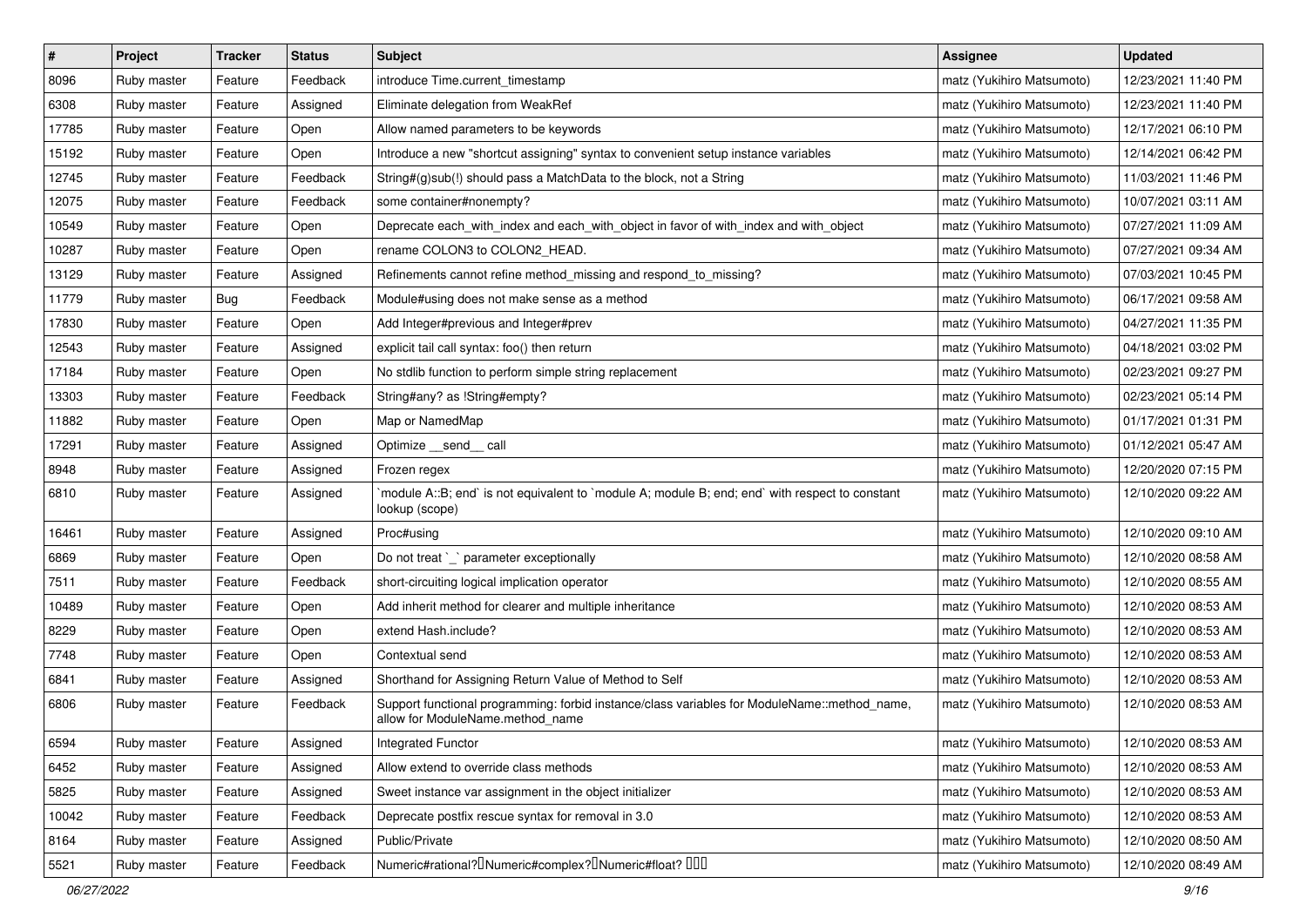| $\pmb{\#}$ | Project     | <b>Tracker</b> | <b>Status</b> | <b>Subject</b>                                                              | <b>Assignee</b>           | <b>Updated</b>      |
|------------|-------------|----------------|---------------|-----------------------------------------------------------------------------|---------------------------|---------------------|
| 5514       | Ruby master | Feature        | Feedback      | Numeric III quotient II quotrem IIII                                        | matz (Yukihiro Matsumoto) | 12/10/2020 08:49 AM |
| 7644       | Ruby master | Feature        | Assigned      | In refinements, change "using" keyword to a less generic word.              | matz (Yukihiro Matsumoto) | 12/10/2020 08:49 AM |
| 7546       | Ruby master | Feature        | Open          | Change behavior of `Array#slice` for an argument of `Range` class           | matz (Yukihiro Matsumoto) | 12/10/2020 08:49 AM |
| 6219       | Ruby master | Feature        | Feedback      | Return value of Hash#store                                                  | matz (Yukihiro Matsumoto) | 12/10/2020 08:46 AM |
| 5456       | Ruby master | Feature        | Assigned      | kernel#syscall() should be removed.                                         | matz (Yukihiro Matsumoto) | 12/10/2020 08:46 AM |
| 17288      | Ruby master | Feature        | Open          | Optimize _send_ call with a literal method name                             | matz (Yukihiro Matsumoto) | 10/30/2020 12:17 AM |
| 17265      | Ruby master | Feature        | Feedback      | Add `Bool` module                                                           | matz (Yukihiro Matsumoto) | 10/26/2020 09:44 AM |
| 17279      | Ruby master | Feature        | Open          | Allow a negative step in Range#step with a block                            | matz (Yukihiro Matsumoto) | 10/22/2020 02:23 AM |
| 16992      | Ruby master | Feature        | Open          | Sets: officially ordered                                                    | matz (Yukihiro Matsumoto) | 09/03/2020 02:08 PM |
| 5628       | Ruby master | Feature        | Feedback      | Module#basename                                                             | matz (Yukihiro Matsumoto) | 08/29/2020 05:01 PM |
| 6309       | Ruby master | Feature        | Assigned      | Add a reference queue for weak references                                   | matz (Yukihiro Matsumoto) | 08/23/2020 09:07 PM |
| 6596       | Ruby master | Feature        | Assigned      | New method `Array#indexes`                                                  | matz (Yukihiro Matsumoto) | 07/29/2020 01:41 AM |
| 15277      | Ruby master | Feature        | Open          | at exec                                                                     | matz (Yukihiro Matsumoto) | 05/25/2020 01:09 AM |
| 16894      | Ruby master | Feature        | Open          | Integer division for Ruby 3                                                 | matz (Yukihiro Matsumoto) | 05/18/2020 03:41 PM |
| 11816      | Ruby master | Feature        | Assigned      | Partial safe navigation operator                                            | matz (Yukihiro Matsumoto) | 04/14/2020 08:02 AM |
| 16630      | Ruby master | Misc           | Assigned      | Deprecate pub/ruby/*snapshot* and use pub/ruby/snapshot/* instead           | matz (Yukihiro Matsumoto) | 02/27/2020 09:52 AM |
| 14609      | Ruby master | Feature        | Open          | Let `Kernel#p` without an argument print the receiver                       | matz (Yukihiro Matsumoto) | 02/08/2020 08:43 PM |
| 8026       | Ruby master | Feature        | Feedback      | Need Module#prepended_modules                                               | matz (Yukihiro Matsumoto) | 01/16/2020 06:12 AM |
| 5781       | Ruby master | Feature        | Assigned      | Query attributes (attribute methods ending in `?` mark)                     | matz (Yukihiro Matsumoto) | 01/10/2020 06:34 AM |
| 8804       | Ruby master | Feature        | Open          | ONCE syntax                                                                 | matz (Yukihiro Matsumoto) | 01/04/2020 08:26 PM |
| 9602       | Ruby master | Feature        | Feedback      | Logic with `Enumerable#grep`                                                | matz (Yukihiro Matsumoto) | 12/01/2019 05:23 PM |
| 4539       | Ruby master | Feature        | Assigned      | Array#zip_with                                                              | matz (Yukihiro Matsumoto) | 11/28/2019 08:23 AM |
| 15123      | Ruby master | Feature        | Feedback      | Enumerable#compact proposal                                                 | matz (Yukihiro Matsumoto) | 10/30/2019 07:30 PM |
| 15723      | Ruby master | Misc           | Feedback      | Reconsider numbered parameters                                              | matz (Yukihiro Matsumoto) | 10/03/2019 07:16 PM |
| 6727       | Ruby master | Feature        | Feedback      | Add Array#rest (with implementation)                                        | matz (Yukihiro Matsumoto) | 08/14/2019 08:51 AM |
| 15991      | Ruby master | Feature        | Open          | Allow questionmarks in variable names                                       | matz (Yukihiro Matsumoto) | 07/30/2019 03:57 AM |
| 7702       | Ruby master | Feature        | Open          | Remove Proc#binding                                                         | matz (Yukihiro Matsumoto) | 07/15/2019 07:39 PM |
| 9123       | Ruby master | Feature        | Open          | Make Numeric#nonzero? behavior consistent with Numeric#zero?                | matz (Yukihiro Matsumoto) | 06/11/2019 12:55 PM |
| 15837      | Ruby master | Feature        | Open          | Module#name_components                                                      | matz (Yukihiro Matsumoto) | 05/08/2019 10:29 AM |
| 15764      | Ruby master | Bug            | Open          | Whitespace and control characters should not be permitted in tokens         | matz (Yukihiro Matsumoto) | 04/22/2019 07:48 AM |
| 6118       | Ruby master | Feature        | Feedback      | Hash#keys_of(values), returns related keys of given values                  | matz (Yukihiro Matsumoto) | 01/10/2019 08:16 AM |
| 15445      | Ruby master | Feature        | Open          | Reject '.123' in Float() method                                             | matz (Yukihiro Matsumoto) | 01/10/2019 07:59 AM |
| 14397      | Ruby master | Feature        | Assigned      | public, protected and private should return their arguments instead of self | matz (Yukihiro Matsumoto) | 12/10/2018 07:08 AM |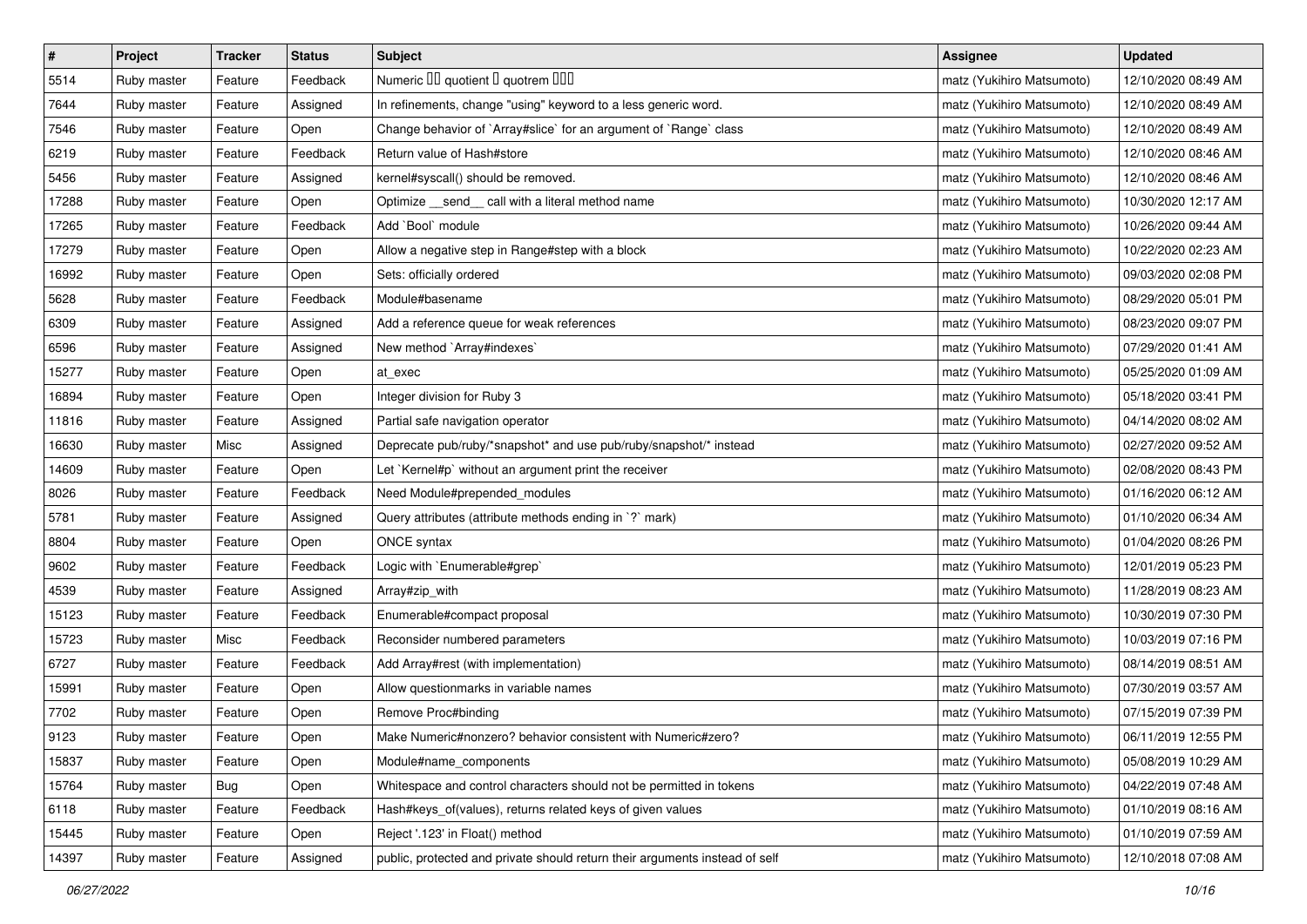| $\vert$ # | Project     | <b>Tracker</b> | <b>Status</b> | <b>Subject</b>                                                                     | <b>Assignee</b>           | <b>Updated</b>      |
|-----------|-------------|----------------|---------------|------------------------------------------------------------------------------------|---------------------------|---------------------|
| 15112     | Ruby master | Feature        | Open          | Introducing the short form of `STDERR.puts expr.inspect`.                          | matz (Yukihiro Matsumoto) | 10/12/2018 02:02 AM |
| 5945      | Ruby master | Feature        | Assigned      | Add the ability to mark a at_exit as process-local.                                | matz (Yukihiro Matsumoto) | 10/10/2018 08:29 AM |
| 14927     | Ruby master | Feature        | Open          | Loading multiple files at once                                                     | matz (Yukihiro Matsumoto) | 09/18/2018 12:38 AM |
| 12306     | Ruby master | Feature        | Open          | Implement String #blank? #present? and improve #strip and family to handle unicode | matz (Yukihiro Matsumoto) | 07/22/2018 10:55 PM |
| 7580      | Ruby master | Feature        | Assigned      | Range translation                                                                  | matz (Yukihiro Matsumoto) | 06/11/2018 09:51 AM |
| 14546     | Ruby master | Feature        | Open          | Hash#delete!                                                                       | matz (Yukihiro Matsumoto) | 05/30/2018 08:24 PM |
| 14724     | Ruby master | Feature        | Open          | chains of inequalities                                                             | matz (Yukihiro Matsumoto) | 05/19/2018 01:06 AM |
| 14760     | Ruby master | Misc           | Open          | cross-thread IO#close semantics                                                    | matz (Yukihiro Matsumoto) | 05/17/2018 08:21 AM |
| 5007      | Ruby master | Feature        | Assigned      | Proc#call_under: Unifying instance_eval and instance_exec                          | matz (Yukihiro Matsumoto) | 04/19/2018 07:57 AM |
| 4824      | Ruby master | Feature        | Assigned      | Provide method Kernel#executed?                                                    | matz (Yukihiro Matsumoto) | 03/05/2018 04:57 AM |
| 5129      | Ruby master | Feature        | Assigned      | Create a core class "FileArray" and make "ARGF" its instance                       | matz (Yukihiro Matsumoto) | 01/23/2018 02:02 PM |
| 10498     | Ruby master | Feature        | Open          | Make 'loop' yield a counter                                                        | matz (Yukihiro Matsumoto) | 01/05/2018 09:01 PM |
| 10355     | Ruby master | Feature        | Feedback      | Feature request: Module#prepended?(mod)                                            | matz (Yukihiro Matsumoto) | 01/05/2018 09:01 PM |
| 10064     | Ruby master | Feature        | Feedback      | &:symbol in when clause                                                            | matz (Yukihiro Matsumoto) | 01/05/2018 09:01 PM |
| 8707      | Ruby master | Feature        | Feedback      | Hash#reverse_each                                                                  | matz (Yukihiro Matsumoto) | 01/05/2018 09:00 PM |
| 8678      | Ruby master | Feature        | Assigned      | Allow invalid string to work with regexp                                           | matz (Yukihiro Matsumoto) | 01/05/2018 09:00 PM |
| 9614      | Ruby master | Feature        | Open          | ordering of non-Hash items which use st_ internally                                | matz (Yukihiro Matsumoto) | 01/05/2018 09:00 PM |
| 9043      | Ruby master | Feature        | Open          | Add String#f method as shortcut for #freeze                                        | matz (Yukihiro Matsumoto) | 01/05/2018 09:00 PM |
| 8850      | Ruby master | Feature        | Assigned      | Convert Rational to decimal string                                                 | matz (Yukihiro Matsumoto) | 12/25/2017 06:15 PM |
| 8536      | Ruby master | Feature        | Assigned      | Implement is_numeric? family of methods                                            | matz (Yukihiro Matsumoto) | 12/25/2017 06:15 PM |
| 8061      | Ruby master | Feature        | Open          | 000000000000000                                                                    | matz (Yukihiro Matsumoto) | 12/25/2017 06:15 PM |
| 8042      | Ruby master | Feature        | Assigned      | Add Addrinfo#socket to create a socket that is not connected or bound              | matz (Yukihiro Matsumoto) | 12/25/2017 06:15 PM |
| 8016      | Ruby master | Feature        | Assigned      | Alias FILE and LINE as methods                                                     | matz (Yukihiro Matsumoto) | 12/25/2017 06:15 PM |
| 7939      | Ruby master | Feature        | Feedback      | Alternative curry function creation                                                | matz (Yukihiro Matsumoto) | 12/25/2017 06:15 PM |
| 7914      | Ruby master | Feature        | Open          | Case for local class methods                                                       | matz (Yukihiro Matsumoto) | 12/25/2017 06:15 PM |
| 7883      | Ruby master | Feature        | Open          | Add Regex#to_proc                                                                  | matz (Yukihiro Matsumoto) | 12/25/2017 06:15 PM |
| 7876      | Ruby master | Feature        | Open          | Add method for accessing Class from within Singleton Class                         | matz (Yukihiro Matsumoto) | 12/25/2017 06:15 PM |
| 7848      | Ruby master | Feature        | Open          | Restore default state for core ruby objects                                        | matz (Yukihiro Matsumoto) | 12/25/2017 06:15 PM |
| 7795      | Ruby master | Feature        | Open          | Symbol.defined? and/or to_existing_symbol                                          | matz (Yukihiro Matsumoto) | 12/25/2017 06:15 PM |
| 7739      | Ruby master | Feature        | Assigned      | Define Hash#  as Hash#reverse_merge in Rails                                       | matz (Yukihiro Matsumoto) | 12/25/2017 06:15 PM |
| 7704      | Ruby master | Feature        | Open          | Add a list of enabled (experimental) language features.                            | matz (Yukihiro Matsumoto) | 12/25/2017 06:15 PM |
| 7657      | Ruby master | Feature        | Open          | Array#& doesn't accept Enumerables                                                 | matz (Yukihiro Matsumoto) | 12/25/2017 06:15 PM |
| 7654      | Ruby master | Feature        | Open          | Add optional code block to IO::readlines                                           | matz (Yukihiro Matsumoto) | 12/25/2017 06:15 PM |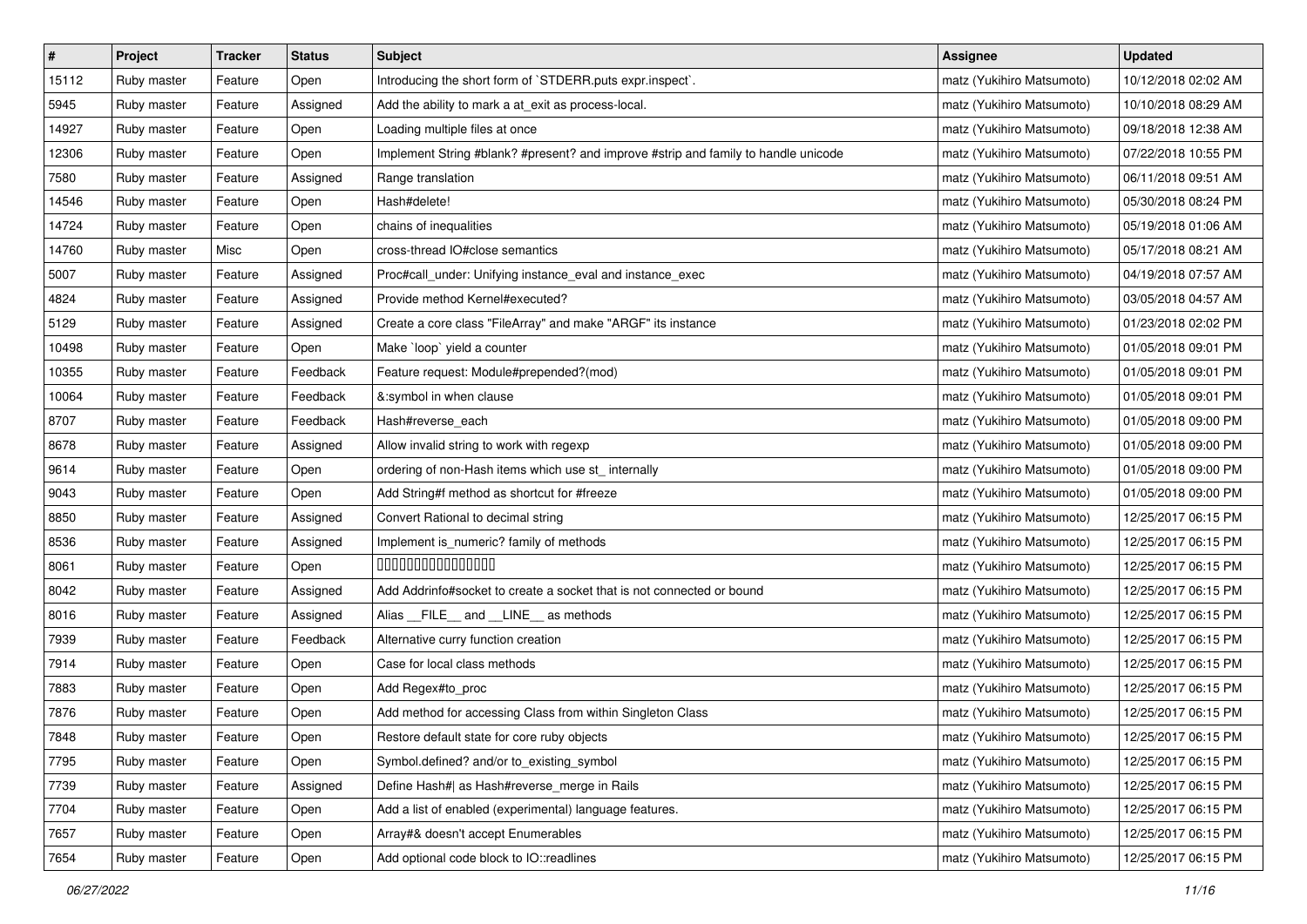| $\pmb{\#}$ | Project     | <b>Tracker</b> | <b>Status</b> | Subject                                                                                    | <b>Assignee</b>           | <b>Updated</b>      |
|------------|-------------|----------------|---------------|--------------------------------------------------------------------------------------------|---------------------------|---------------------|
| 7614       | Ruby master | Feature        | Open          | alias_accessor                                                                             | matz (Yukihiro Matsumoto) | 12/25/2017 06:15 PM |
| 7611       | Ruby master | Feature        | Open          | Focal method for all loads/requires                                                        | matz (Yukihiro Matsumoto) | 12/25/2017 06:15 PM |
| 7604       | Ruby master | Feature        | Open          | Make === comparison operator ability to delegate comparison to an argument                 | matz (Yukihiro Matsumoto) | 12/25/2017 06:15 PM |
| 7548       | Ruby master | Feature        | Open          | Load and Require Callbacks                                                                 | matz (Yukihiro Matsumoto) | 12/25/2017 06:15 PM |
| 7503       | Ruby master | Feature        | Assigned      | make timeout.rb async-interrupt safe by default                                            | matz (Yukihiro Matsumoto) | 12/25/2017 06:15 PM |
| 7444       | Ruby master | Feature        | Open          | Array#product_set                                                                          | matz (Yukihiro Matsumoto) | 12/25/2017 06:15 PM |
| 7436       | Ruby master | Feature        | Assigned      | Allow for a "granularity" flag for backtrace_locations                                     | matz (Yukihiro Matsumoto) | 12/25/2017 06:15 PM |
| 7377       | Ruby master | Feature        | Open          | #indetical? as an alias for #equal?                                                        | matz (Yukihiro Matsumoto) | 12/25/2017 06:15 PM |
| 7349       | Ruby master | Feature        | Assigned      | Struct#inspect needs more meaningful output                                                | matz (Yukihiro Matsumoto) | 12/25/2017 06:15 PM |
| 7149       | Ruby master | Feature        | Open          | Constant magic for everyone.                                                               | matz (Yukihiro Matsumoto) | 12/25/2017 06:15 PM |
| 7132       | Ruby master | Feature        | Assigned      | Alternation between named / ordered method arguments and aliases for method arguments.     | matz (Yukihiro Matsumoto) | 12/25/2017 06:15 PM |
| 7121       | Ruby master | Feature        | Assigned      | Extending the use of `require'                                                             | matz (Yukihiro Matsumoto) | 12/25/2017 06:15 PM |
| 7087       | Ruby master | Feature        | Assigned      | ::ConditionVariable#wait does not work with Monitor because Monitor#sleep does not exist   | matz (Yukihiro Matsumoto) | 12/25/2017 06:15 PM |
| 6817       | Ruby master | Feature        | Open          | Partial application                                                                        | matz (Yukihiro Matsumoto) | 12/25/2017 06:15 PM |
| 6811       | Ruby master | Feature        | Assigned      | File, Dir and FileUtils should have bang-versions of singleton methods that fails silently | matz (Yukihiro Matsumoto) | 12/25/2017 06:15 PM |
| 6802       | Ruby master | Feature        | Assigned      | String#scan should have equivalent yielding MatchData                                      | matz (Yukihiro Matsumoto) | 12/25/2017 06:15 PM |
| 6697       | Ruby master | Feature        | Feedback      | [PATCH] Add Kernel#Symbol conversion method like String(), Array() etc.                    | matz (Yukihiro Matsumoto) | 12/25/2017 06:15 PM |
| 6671       | Ruby master | Feature        | Assigned      | File.split_all and File.split_root                                                         | matz (Yukihiro Matsumoto) | 12/25/2017 06:15 PM |
| 6648       | Ruby master | Feature        | Assigned      | Provide a standard API for retrieving all command-line flags passed to Ruby                | matz (Yukihiro Matsumoto) | 12/25/2017 06:15 PM |
| 6641       | Ruby master | Feature        | Open          | Hash.auto constructor                                                                      | matz (Yukihiro Matsumoto) | 12/25/2017 06:15 PM |
| 6611       | Ruby master | Feature        | Assigned      | Comments requested on implementation of set_parse_func                                     | matz (Yukihiro Matsumoto) | 12/25/2017 06:15 PM |
| 6515       | Ruby master | Feature        | Feedback      | array.c: added method that verifies if an Array is part of another                         | matz (Yukihiro Matsumoto) | 12/25/2017 06:15 PM |
| 6478       | Ruby master | Feature        | Feedback      | BasicObject#_class_                                                                        | matz (Yukihiro Matsumoto) | 12/25/2017 06:15 PM |
| 6445       | Ruby master | Feature        | Assigned      | request for default length/position on string index                                        | matz (Yukihiro Matsumoto) | 12/25/2017 06:15 PM |
| 6413       | Ruby master | Feature        | Assigned      | Make Dir.entries default to Dir.entries(Dir.pwd)                                           | matz (Yukihiro Matsumoto) | 12/25/2017 06:15 PM |
| 6376       | Ruby master | Feature        | Assigned      | Feature lookup and checking if feature is loaded                                           | matz (Yukihiro Matsumoto) | 12/25/2017 06:15 PM |
| 6367       | Ruby master | Feature        | Feedback      | #same? for Enumerable                                                                      | matz (Yukihiro Matsumoto) | 12/25/2017 06:15 PM |
| 6354       | Ruby master | Feature        | Assigned      | Remove escape (break/return/redo/next support) from class/module scope                     | matz (Yukihiro Matsumoto) | 12/25/2017 06:15 PM |
| 6337       | Ruby master | Feature        | Assigned      | FileUtils#sync                                                                             | matz (Yukihiro Matsumoto) | 12/25/2017 06:15 PM |
| 6317       | Ruby master | Feature        | Assigned      | Range#cover?000000Range000000000000000000000                                               | matz (Yukihiro Matsumoto) | 12/25/2017 06:15 PM |
| 6293       | Ruby master | Feature        | Assigned      | new queue / blocking queues                                                                | matz (Yukihiro Matsumoto) | 12/25/2017 06:15 PM |
| 6277       | Ruby master | Feature        | Assigned      | Hash#convert key                                                                           | matz (Yukihiro Matsumoto) | 12/25/2017 06:15 PM |
| 5970       | Ruby master | Feature        | Assigned      | Add Enumerable#join with same semantics as Array#join                                      | matz (Yukihiro Matsumoto) | 12/25/2017 06:15 PM |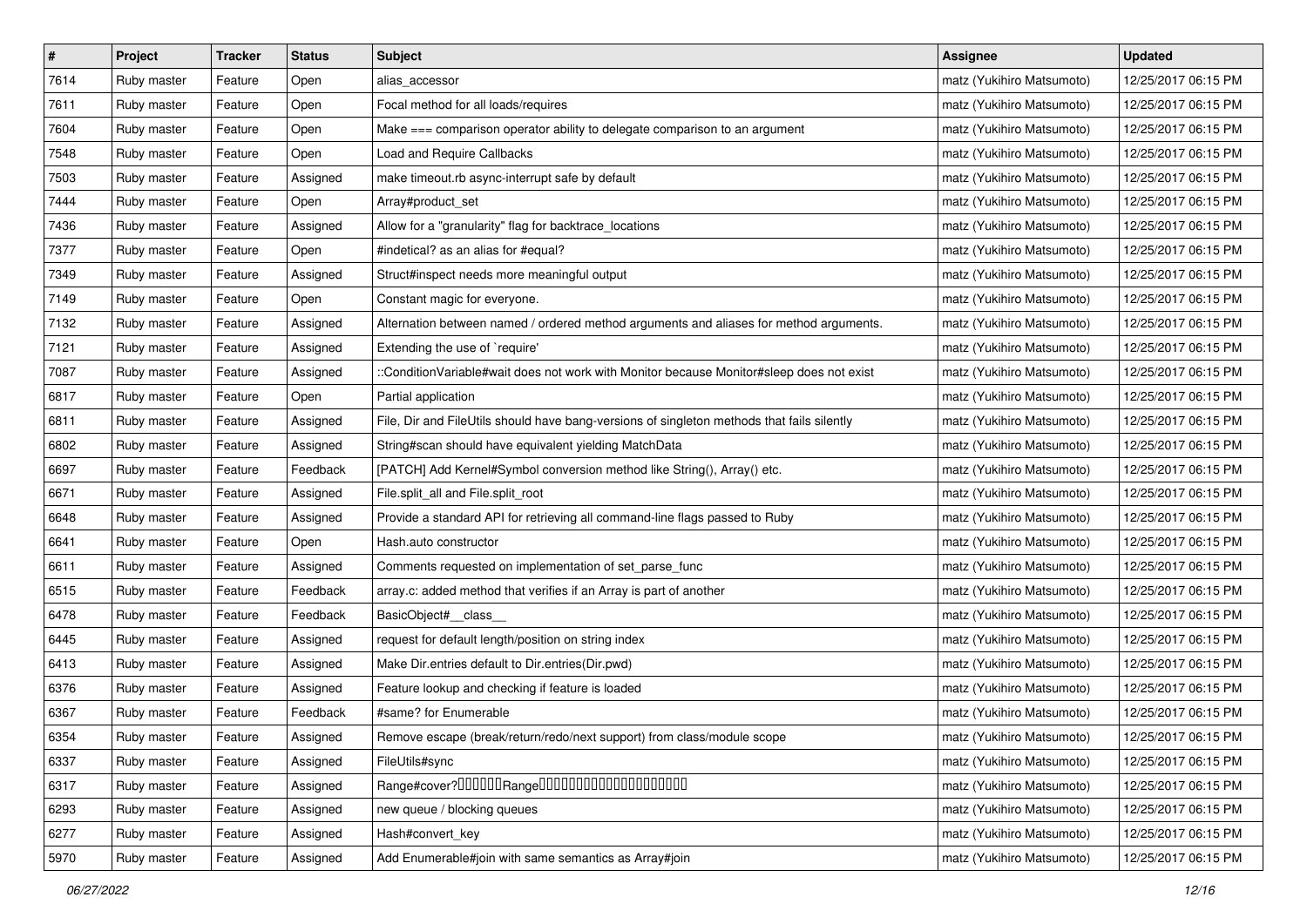| $\vert$ # | Project     | <b>Tracker</b> | <b>Status</b> | <b>Subject</b>                                                                                       | <b>Assignee</b>           | <b>Updated</b>      |
|-----------|-------------|----------------|---------------|------------------------------------------------------------------------------------------------------|---------------------------|---------------------|
| 5749      | Ruby master | Feature        | Assigned      | new method String#match_all needed                                                                   | matz (Yukihiro Matsumoto) | 12/25/2017 06:15 PM |
| 5741      | Ruby master | Feature        | Assigned      | Secure Erasure of Passwords                                                                          | matz (Yukihiro Matsumoto) | 12/25/2017 06:15 PM |
| 5673      | Ruby master | Feature        | Feedback      | undef_method probably doesn't need to raise an error                                                 | matz (Yukihiro Matsumoto) | 12/25/2017 06:15 PM |
| 5644      | Ruby master | Feature        | Feedback      | add Enumerable#exclude? antonym                                                                      | matz (Yukihiro Matsumoto) | 12/25/2017 06:15 PM |
| 5643      | Ruby master | Feature        | Assigned      | require/load options and binding option                                                              | matz (Yukihiro Matsumoto) | 12/25/2017 06:15 PM |
| 5582      | Ruby master | Feature        | Assigned      | Allow clone of singleton methods on a BasicObject                                                    | matz (Yukihiro Matsumoto) | 12/25/2017 06:15 PM |
| 5558      | Ruby master | Feature        | Assigned      | String#% strange arity errors                                                                        | matz (Yukihiro Matsumoto) | 12/25/2017 06:15 PM |
| 5445      | Ruby master | Feature        | Assigned      | Need RUBYOPT -r before ARGV -r                                                                       | matz (Yukihiro Matsumoto) | 12/25/2017 06:15 PM |
| 5389      | Ruby master | Feature        | Assigned      | New method Enumerator#iterate                                                                        | matz (Yukihiro Matsumoto) | 12/25/2017 06:15 PM |
| 5064      | Ruby master | Feature        | Assigned      | HTTP user-agent class                                                                                | matz (Yukihiro Matsumoto) | 12/25/2017 06:15 PM |
| 4818      | Ruby master | Feature        | Assigned      | Add method marshalable?                                                                              | matz (Yukihiro Matsumoto) | 12/25/2017 06:15 PM |
| 4592      | Ruby master | Feature        | Assigned      | Tempfile <sup>[1010101011]</sup>                                                                     | matz (Yukihiro Matsumoto) | 12/25/2017 06:14 PM |
| 4521      | Ruby master | Feature        | Assigned      | NoMethodError#message may take very long to execute                                                  | matz (Yukihiro Matsumoto) | 12/25/2017 06:14 PM |
| 4514      | Ruby master | Feature        | Assigned      | #deep_clone and #deep_dup for Objects                                                                | matz (Yukihiro Matsumoto) | 12/25/2017 06:14 PM |
| 4264      | Ruby master | Feature        | Feedback      | General type coercion protocol for Ruby                                                              | matz (Yukihiro Matsumoto) | 12/25/2017 06:14 PM |
| 14128     | Ruby master | Feature        | Open          | Introduce Hash#delete default value                                                                  | matz (Yukihiro Matsumoto) | 11/25/2017 04:41 PM |
| 11484     | Ruby master | Feature        | Feedback      | add output offset for readpartial/read_nonblock/etc                                                  | matz (Yukihiro Matsumoto) | 09/25/2017 07:28 AM |
| 12861     | Ruby master | Feature        | Feedback      | super in a block can be either lexically or dynamically scoped depending on how the block is invoked | matz (Yukihiro Matsumoto) | 12/21/2016 05:20 PM |
| 12813     | Ruby master | Feature        | Assigned      | Calling chunk_while, slice_after, slice_before, slice_when with no block                             | matz (Yukihiro Matsumoto) | 12/06/2016 12:58 PM |
| 9704      | Ruby master | Feature        | Open          | Refinements as files instead of modules                                                              | matz (Yukihiro Matsumoto) | 10/11/2016 06:36 PM |
| 6842      | Ruby master | Feature        | Assigned      | Add Optional Arguments to String#strip                                                               | matz (Yukihiro Matsumoto) | 08/24/2016 05:50 AM |
| 8365      | Ruby master | Feature        | Feedback      | Make variables objects                                                                               | matz (Yukihiro Matsumoto) | 08/19/2016 07:21 PM |
| 11735     | Ruby master | Feature        | Open          | Porting String#squish and String#squish! from Ruby on Rails' Active Support                          | matz (Yukihiro Matsumoto) | 06/24/2016 08:02 AM |
| 7314      | Ruby master | Feature        | Assigned      | Convert Proc to Lambda doesn't work in MRI                                                           | matz (Yukihiro Matsumoto) | 05/21/2016 09:15 AM |
| 6739      | Ruby master | Feature        | Feedback      | One-line rescue statement should support specifying an exception class                               | matz (Yukihiro Matsumoto) | 05/18/2016 12:42 AM |
| 12244     | Ruby master | Feature        | Open          | Add a way to `integer - integer % num`                                                               | matz (Yukihiro Matsumoto) | 05/17/2016 06:05 AM |
| 11704     | Ruby master | <b>Bug</b>     | Assigned      | Refinements only get "used" once in loop                                                             | matz (Yukihiro Matsumoto) | 04/14/2016 02:45 AM |
| 11181     | Ruby master | Feature        | Open          | Add a line directive to Ruby                                                                         | matz (Yukihiro Matsumoto) | 01/26/2016 02:04 AM |
| 8839      | Ruby master | Feature        | Assigned      | Class and module should return the class or module that was opened                                   | matz (Yukihiro Matsumoto) | 12/28/2015 08:36 AM |
| 10541     | Ruby master | Misc           | Open          | Remove shorthand string interpolation syntax                                                         | matz (Yukihiro Matsumoto) | 10/08/2015 05:44 PM |
| 11517     | Ruby master | Feature        | Open          | Queue enhancement - conditional pop                                                                  | matz (Yukihiro Matsumoto) | 09/17/2015 09:02 PM |
| 11518     | Ruby master | Feature        | Open          | Queue enhancement - promote! and promote_all!                                                        | matz (Yukihiro Matsumoto) | 09/17/2015 08:40 PM |
| 6251      | Ruby master | Feature        | Feedback      | Magic comments for compile options                                                                   | matz (Yukihiro Matsumoto) | 08/21/2015 11:47 PM |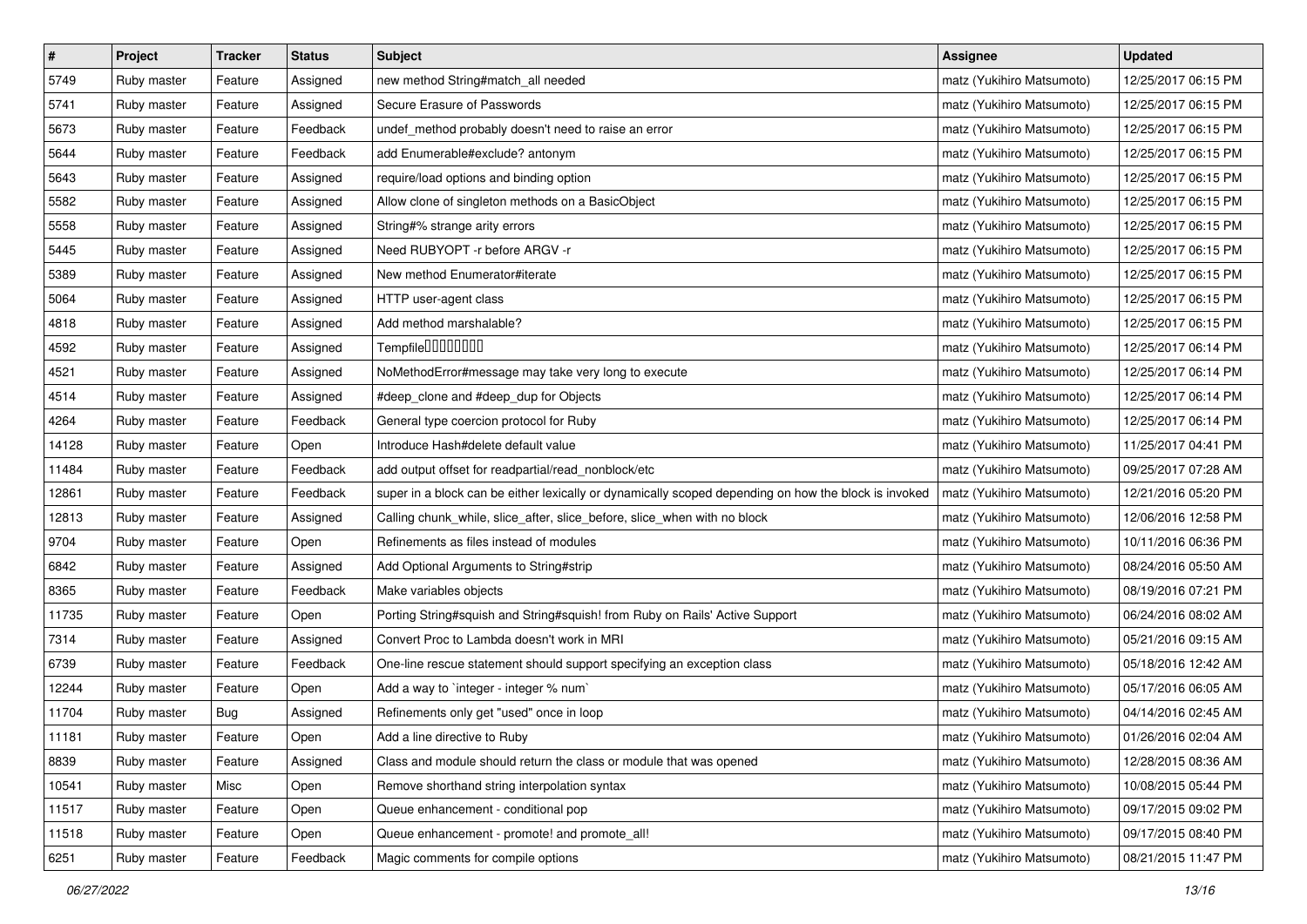| $\pmb{\#}$ | Project     | <b>Tracker</b> | <b>Status</b> | Subject                                                                                                                 | <b>Assignee</b>                         | <b>Updated</b>      |
|------------|-------------|----------------|---------------|-------------------------------------------------------------------------------------------------------------------------|-----------------------------------------|---------------------|
| 11390      | Ruby master | Feature        | Open          | Allow symbols starting with numbers                                                                                     | matz (Yukihiro Matsumoto)               | 08/14/2015 05:23 AM |
| 11307      | Ruby master | Feature        | Open          | exception-free non-blocking Queue#pop                                                                                   | matz (Yukihiro Matsumoto)               | 06/25/2015 11:06 PM |
| 11087      | Ruby master | Feature        | Feedback      | Method to retrieve {local, global, instance} variables as a Hash                                                        | matz (Yukihiro Matsumoto)               | 06/12/2015 09:13 AM |
| 11122      | Ruby master | Feature        | Open          | exception-free non-blocking Queue/SizedQueue operations                                                                 | matz (Yukihiro Matsumoto)               | 05/06/2015 08:53 PM |
| 11028      | Ruby master | Feature        | Assigned      | standalone running single file ( zipped archives of ruby code) running **without installation** using<br>"gem install " | matz (Yukihiro Matsumoto)               | 04/04/2015 01:44 AM |
| 10481      | Ruby master | Feature        | Assigned      | Add "if" and "unless" clauses to rescue statements                                                                      | matz (Yukihiro Matsumoto)               | 01/18/2015 02:46 PM |
| 10574      | Ruby master | Feature        | Open          | Add String#Ichomp and String.Ichomp!                                                                                    | matz (Yukihiro Matsumoto)               | 12/15/2014 04:34 PM |
| 9816       | Ruby master | Feature        | Assigned      | 00000000000000000000                                                                                                    | matz (Yukihiro Matsumoto)               | 10/28/2014 08:29 AM |
| 10404      | Ruby master | Feature        | Open          | Allow individual finalizers to be removed with ObjectSpace.undefine_finalizer                                           | matz (Yukihiro Matsumoto)               | 10/20/2014 08:14 AM |
| 9064       | Ruby master | Feature        | Feedback      | Add support for packages, like in Java                                                                                  | matz (Yukihiro Matsumoto)               | 07/29/2014 02:07 AM |
| 9768       | Ruby master | Feature        | Assigned      | Method that is visible only within a certain module/class                                                               | matz (Yukihiro Matsumoto)               | 04/25/2014 06:43 AM |
| 8168       | Ruby master | Feature        | Feedback      | Feature request: support for (single) statement lambda syntax/definition                                                | matz (Yukihiro Matsumoto)               | 01/11/2014 11:36 AM |
| 9070       | Ruby master | Feature        | Open          | Introduce `---` as synonym of `end` keyword                                                                             | matz (Yukihiro Matsumoto)               | 11/02/2013 03:23 AM |
| 8663       | Ruby master | Feature        | Open          | Officialy alias ArgumentError to ArgError                                                                               | matz (Yukihiro Matsumoto)               | 08/09/2013 07:42 PM |
| 8520       | Ruby master | Feature        | Feedback      | Distinct to_s methods for Array, Hash                                                                                   | matz (Yukihiro Matsumoto)               | 06/14/2013 12:37 AM |
| 8478       | Ruby master | Feature        | Open          | The hash returned by Enumerable#group_by should have an empty array for its default value                               | matz (Yukihiro Matsumoto)               | 06/04/2013 03:56 PM |
| 8371       | Ruby master | Feature        | Feedback      | Make some enumerators mimic arrays                                                                                      | matz (Yukihiro Matsumoto)               | 06/02/2013 04:11 PM |
| 8232       | Ruby master | Feature        | Open          | Rudiments of abstract algebra in Ruby                                                                                   | matz (Yukihiro Matsumoto)               | 04/09/2013 01:47 AM |
| 18439      | Ruby master | Feature        | Open          | Support YJIT for VC++                                                                                                   | maximecb (Maxime<br>Chevalier-Boisvert) | 01/10/2022 11:29 PM |
| 18677      | Ruby master | Bug            | Assigned      | BigDecimal#power (**) returns FloatDomainError when passing an infinite parameter                                       | mrkn (Kenta Murata)                     | 04/20/2022 02:04 AM |
| 17339      | Ruby master | Feature        | Assigned      | Semantic grouping with BigDecimal#to_s                                                                                  | mrkn (Kenta Murata)                     | 12/20/2021 12:39 PM |
| 5522       | Ruby master | Feature        | Feedback      | Numeric#finite? <sup>[]</sup> Numeric#infinite? <sup>[]</sup> Numeric#nan? <sup>[10]</sup>                              | mrkn (Kenta Murata)                     | 12/10/2020 08:54 AM |
| 14476      | Ruby master | Feature        | Assigned      | Adding same_all? for checking whether all items in an Array are same                                                    | mrkn (Kenta Murata)                     | 08/28/2020 01:10 PM |
| 16350      | Ruby master | Feature        | Assigned      | ArithmeticSequence#member? can result in infinite loop                                                                  | mrkn (Kenta Murata)                     | 05/29/2020 10:26 PM |
| 3647       | Ruby master | Feature        | Feedback      | Array#sample(n, replace=false)                                                                                          | mrkn (Kenta Murata)                     | 03/11/2020 02:09 AM |
| 5179       | Ruby master | Bug            | Assigned      | Complex#rationalize and to_r with approximate zeros                                                                     | mrkn (Kenta Murata)                     | 01/17/2020 03:00 AM |
| 8295       | Ruby master | Feature        | Assigned      | Float I Rational 0000000000000 BigDecimal 0000000                                                                       | mrkn (Kenta Murata)                     | 12/25/2017 06:15 PM |
| 7321       | Ruby master | Feature        | Assigned      | Newton.#nsolve 00 2 0000000000                                                                                          | mrkn (Kenta Murata)                     | 12/25/2017 06:15 PM |
| 6973       | Ruby master | Feature        | Assigned      | Add an #integral? method to Numeric to test for whole-number values                                                     | mrkn (Kenta Murata)                     | 12/25/2017 06:15 PM |
| 6857       | Ruby master | Feature        | Assigned      | bigdecimal/math BigMath.E/BigMath.exp R. P. Feynman inspired optimization                                               | mrkn (Kenta Murata)                     | 12/25/2017 06:15 PM |
| 5310       | Ruby master | Feature        | Assigned      | Integral objects                                                                                                        | mrkn (Kenta Murata)                     | 12/25/2017 06:15 PM |
| 5133       | Ruby master | Feature        | Assigned      | Array#unzip as an alias of Array#transpose                                                                              | mrkn (Kenta Murata)                     | 12/25/2017 06:15 PM |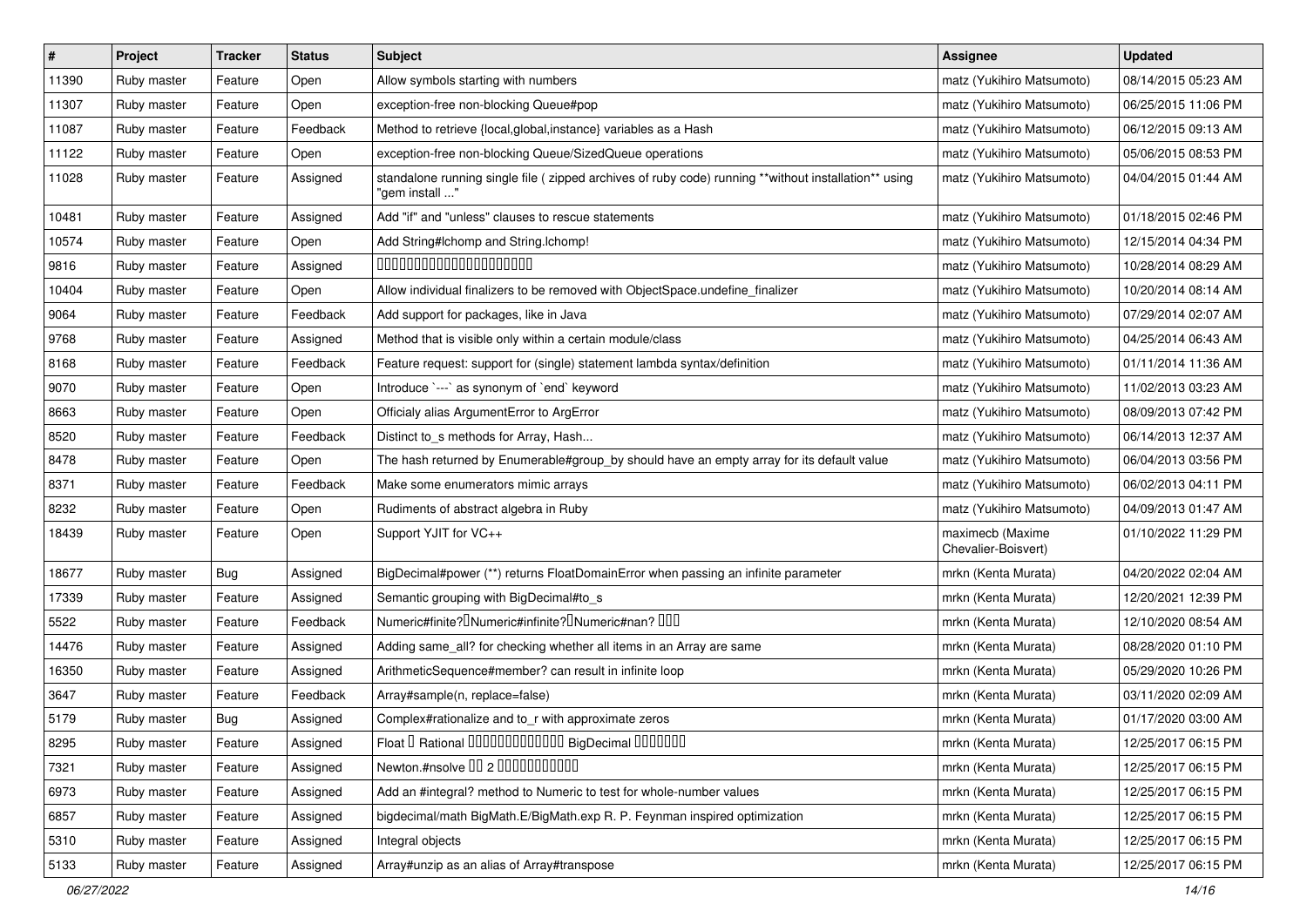| $\vert$ # | Project     | <b>Tracker</b> | <b>Status</b> | <b>Subject</b>                                                                                               | <b>Assignee</b>         | <b>Updated</b>      |
|-----------|-------------|----------------|---------------|--------------------------------------------------------------------------------------------------------------|-------------------------|---------------------|
| 10782     | Ruby master | Feature        | Assigned      | Patch: Add constants for BigDecimal for ZERO, ONE, TEN                                                       | mrkn (Kenta Murata)     | 05/21/2015 08:13 AM |
| 5654      | Ruby master | Feature        | Assigned      | Introduce global lock to avoid concurrent require                                                            | nahi (Hiroshi Nakamura) | 12/25/2017 06:15 PM |
| 18371     | Ruby master | Misc           | Assigned      | Release branches (release information in general)                                                            | naruse (Yui NARUSE)     | 03/23/2022 10:32 PM |
| 17638     | Ruby master | Feature        | Assigned      | Support backtracing with the libbacktrace library                                                            | naruse (Yui NARUSE)     | 03/05/2021 03:40 PM |
| 17111     | Ruby master | Feature        | Assigned      | Improve performance of Net::HTTPHeader#set_form by 40%                                                       | naruse (Yui NARUSE)     | 08/10/2020 05:36 AM |
| 16559     | Ruby master | Feature        | Open          | Net::HTTP#request injects "Connection: close" header if #started? is false, wasting HTTP server<br>resources | naruse (Yui NARUSE)     | 05/28/2020 07:37 PM |
| 15931     | Ruby master | Feature        | Open          | encoding for CESU-8                                                                                          | naruse (Yui NARUSE)     | 12/20/2019 05:42 AM |
| 15940     | Ruby master | Feature        | Open          | Coerce symbols internal fstrings in UTF8 rather than ASCII to better share memory with string literals       | naruse (Yui NARUSE)     | 07/30/2019 04:17 AM |
| 5764      | Ruby master | Feature        | Assigned      | Net::HTTP should assume HTTP/0.9 on unexpected responses                                                     | naruse (Yui NARUSE)     | 07/15/2019 05:06 PM |
| 11526     | Ruby master | Bug            | Assigned      | Streaming HTTP requests are not idempotent and should not be retried                                         | naruse (Yui NARUSE)     | 07/01/2019 09:16 PM |
| 15007     | Ruby master | Misc           | Open          | Let all Init_xxx and extension APIs frequently called from init code paths be considered cold                | naruse (Yui NARUSE)     | 12/06/2018 11:05 AM |
| 9020      | Ruby master | Feature        | Assigned      | Net::HTTPResponse predicate/query methods                                                                    | naruse (Yui NARUSE)     | 12/25/2017 06:15 PM |
| 7892      | Ruby master | Bug            | Open          | MIME encoding bug of NKF.nkf                                                                                 | naruse (Yui NARUSE)     | 12/25/2017 06:15 PM |
| 5461      | Ruby master | Feature        | Assigned      | Add pipelining to Net::HTTP                                                                                  | naruse (Yui NARUSE)     | 12/25/2017 06:15 PM |
| 3388      | Ruby master | Feature        | Feedback      | regexp support for start_with? and end_with?                                                                 | naruse (Yui NARUSE)     | 12/25/2017 06:02 PM |
| 13221     | Ruby master | Feature        | Assigned      | [PATCH] gems/bundled_gems: add "curses" RubyGem                                                              | naruse (Yui NARUSE)     | 09/25/2017 06:32 PM |
| 6265      | Ruby master | Feature        | Assigned      | Remove 'useless' 'concatenation' syntax                                                                      | naruse (Yui NARUSE)     | 08/10/2016 02:36 AM |
| 10628     | Ruby master | Misc           | Open          | Peformance of URI module                                                                                     | naruse (Yui NARUSE)     | 12/26/2014 04:08 PM |
| 9208      | Ruby master | <b>Bug</b>     | Feedback      | Win32 ANSI color no longer works since revision 43331                                                        | nobu (Nobuyoshi Nakada) | 06/17/2022 09:35 AM |
| 8973      | Ruby master | Bug            | Feedback      | Allow to configure archlibdir for multiarch                                                                  | nobu (Nobuyoshi Nakada) | 06/16/2022 08:22 AM |
| 16978     | Ruby master | Feature        | Open          | Ruby should not use realpath for __FILE_                                                                     | nobu (Nobuyoshi Nakada) | 04/01/2022 11:30 AM |
| 18623     | Ruby master | Bug            | Open          | 'make runnable' does not work                                                                                | nobu (Nobuyoshi Nakada) | 03/16/2022 01:28 AM |
| 16497     | Ruby master | <b>Bug</b>     | Assigned      | StringIO#internal_encoding is broken (more severely in 2.7)                                                  | nobu (Nobuyoshi Nakada) | 10/26/2021 04:31 PM |
| 12436     | Ruby master | Bug            | Assigned      | newline argument of File.open seems not respected on Windows                                                 | nobu (Nobuyoshi Nakada) | 10/25/2021 09:07 AM |
| 10416     | Ruby master | Bug            | Open          | Create mechanism for updating of Unicode data files downstreams when we want                                 | nobu (Nobuyoshi Nakada) | 10/08/2021 06:40 AM |
| 16836     | Ruby master | <b>Bug</b>     | Assigned      | configure-time LDFLAGS leak into ruby pkg-config file                                                        | nobu (Nobuyoshi Nakada) | 08/14/2021 09:10 AM |
| 15305     | Ruby master | Feature        | Open          | [PATCH] include/ruby/ruby.h (RB_ALLOCV*): remove GC guard                                                    | nobu (Nobuyoshi Nakada) | 07/27/2021 11:39 AM |
| 17662     | Ruby master | Misc           | Assigned      | The heredoc pattern used in tests does not syntax highlight correctly in many editors                        | nobu (Nobuyoshi Nakada) | 06/30/2021 12:54 PM |
| 13298     | Ruby master | <b>Bug</b>     | Assigned      | mingw SEGV TestEnumerable#test_callcc                                                                        | nobu (Nobuyoshi Nakada) | 06/04/2021 03:41 AM |
| 8460      | Ruby master | Feature        | Assigned      | PATCH: optparse: add keep_unknown option                                                                     | nobu (Nobuyoshi Nakada) | 05/27/2021 10:07 PM |
| 9010      | Ruby master | Bug            | Assigned      | /configure --prefix= cannot handle directories with spaces                                                   | nobu (Nobuyoshi Nakada) | 04/26/2021 10:38 PM |
| 7394      | Ruby master | Feature        | Assigned      | Enumerable#find ifnone parameter could be non-callable                                                       | nobu (Nobuyoshi Nakada) | 02/10/2021 09:32 AM |